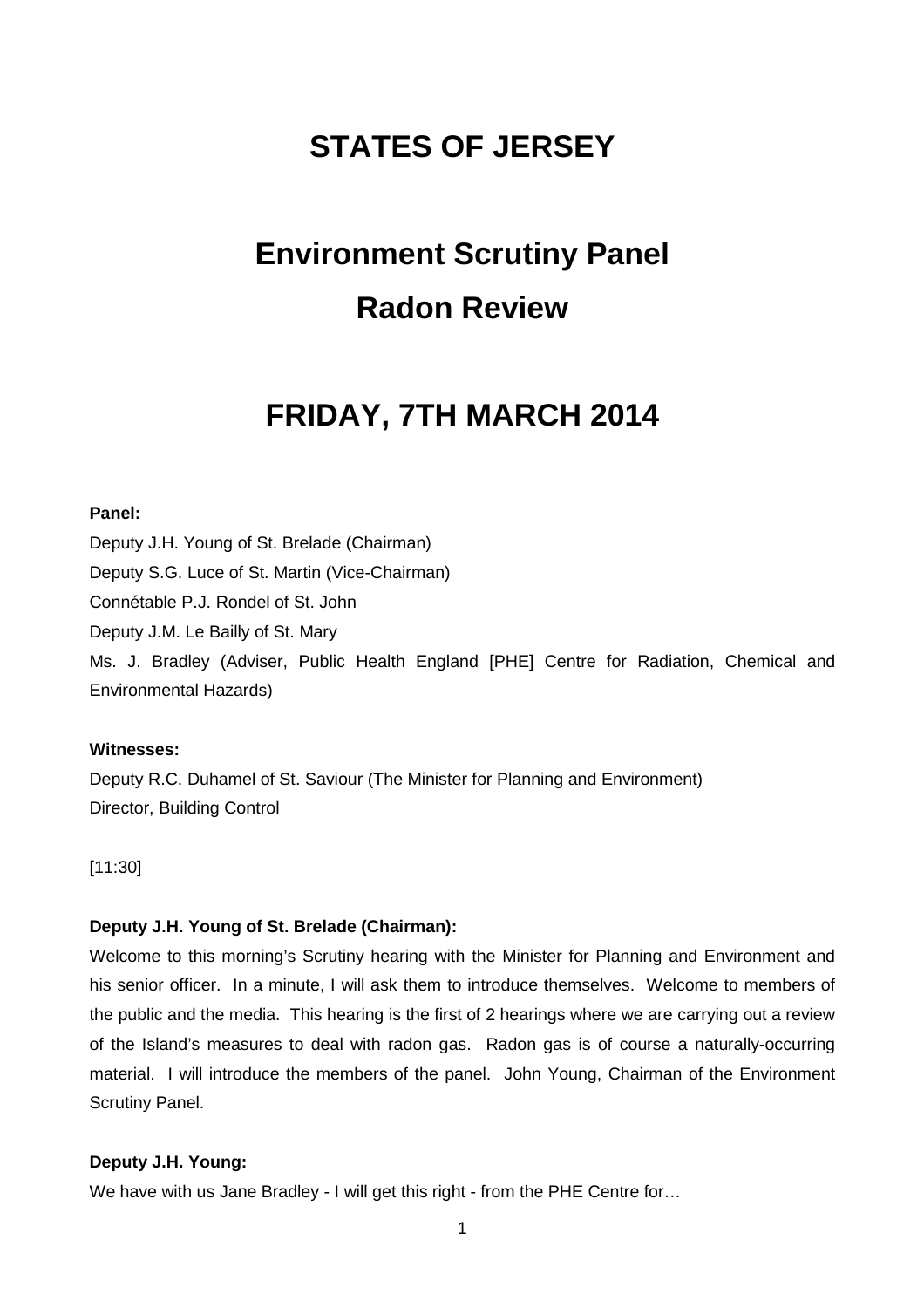#### **Adviser, PHE Centre for Radiation, Chemical and Environmental Hazards:**

Radiation, Chemical and Environmental Hazards.

#### **Deputy J.H. Young:**

Obviously Jane is kindly advising the Scrutiny Panel as an acknowledged expert in this field. Minister, if you would like, for the record, to introduce yourself.

#### **Deputy J.H. Young:**

Thank you very much. We have set aside, by the way, until 1.00 p.m. for the hearing. If we feel we have covered the material earlier, we will be open to closing earlier, but I think that is the time slot. I want to open by some very high-level questions to you, Minister. Minister, radon is a natural material, a natural gas, which is present in the environment everywhere, as it were, though the prevalence differs in different places. What do you see your responsibility as, as Minister for the Environment in the Island's responses to how we deal with this radon issue?

#### **The Minister for Planning and Environment:**

Working with the environmental health authorities in conjunction with the reports and the strategy that we set out for air quality and inside the building bylaw regulations to ensure that buildings do not contain hazards that can cause people health risks.

#### **Deputy J.H. Young:**

Do you see, Minister, this is an issue that only relates to buildings?

#### **The Minister for Planning and Environment:**

No, it does not just relate to buildings. It relates to services that are within buildings and indeed from external sources as well.

#### **Deputy J.H. Young:**

How significant do you see the issue of radon in the environment is relative to other…

#### **The Minister for Planning and Environment:**

There have been other reports which have kind of downplayed the significance or potential significance of hazards of radon. In general terms, I think it is a 2-tier problem in relation to buildings, and in particular the newer buildings are covered by upgraded building bylaws which are generally buildings with a different construction method and have the opportunity to put in membranes to confine the gases, or indeed air sumps and pumps to get adequate ventilation. Most of that really relates to new buildings and has been operated for the last 13 or 14 years or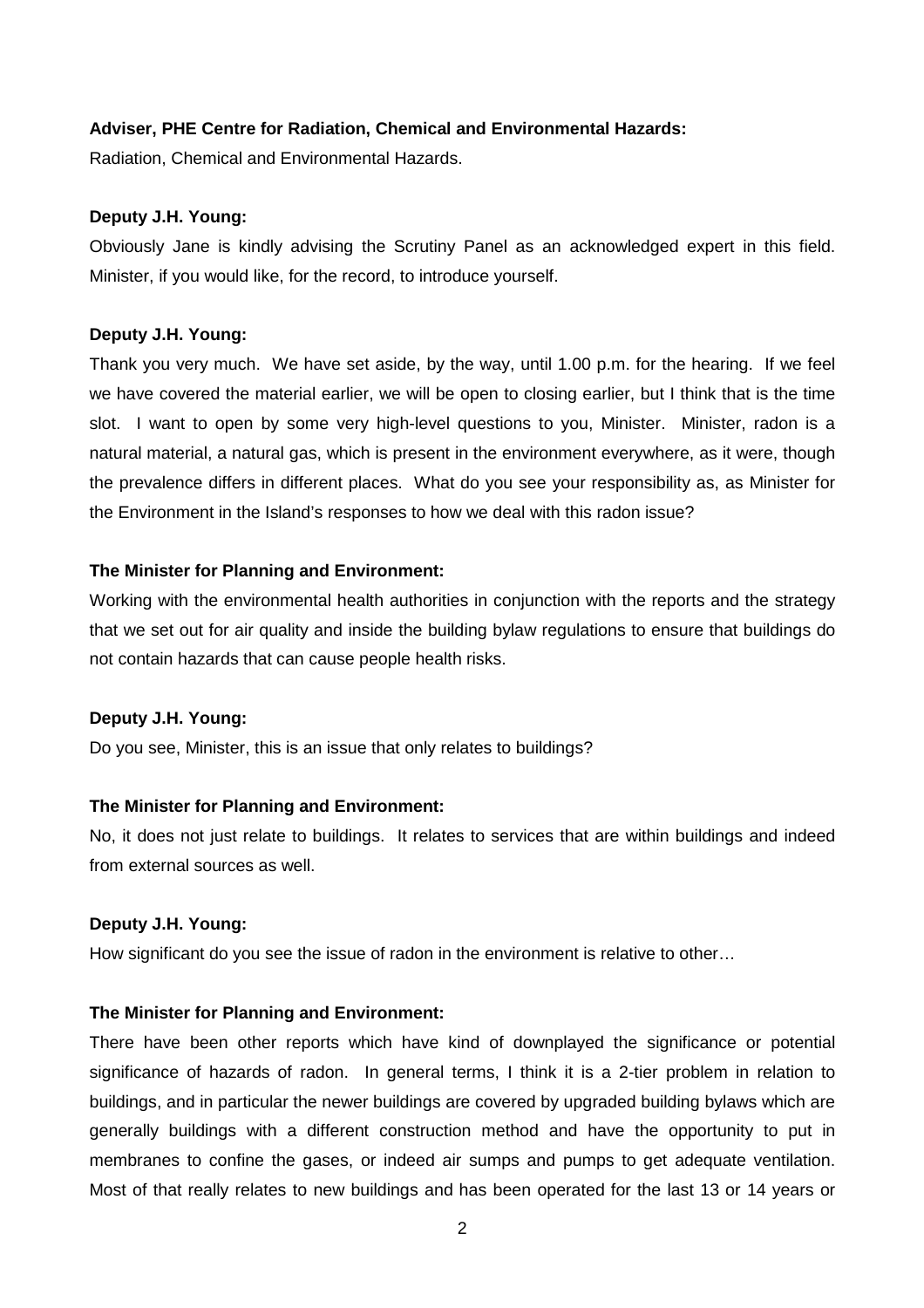thereabouts. The hazards perhaps more largely pertain to the older style kind of granite buildings with the dirt floors and flagstones and things like that, which generally were not constructed with the same building techniques that modern buildings are constructed with. There is a little bit of a dichotomy, in that it is the public health that is of interest here and obviously with the more modern buildings and more people on lower incomes or whatever living in those more modern buildings, I think potentially the problems only apply to those who are wealthy enough to live in what is deemed to be more historic houses and they probably have got more funds available of their own accord to deal with any potential problems, should they be worried about it. So in terms of the public health problem, I think we are generally doing pretty much everything that is required in order to look after the major funding for health interests of the population.

#### **Deputy J.H. Young:**

So you consider you are doing enough to make people aware of these…

#### **The Minister for Planning and Environment:**

I think we are, generally. Obviously there is always kind of ongoing discussions as to the hazards as the science develops and I think one thing perhaps that could be looked at is perhaps the radon in water, which we will probably come to at a later stage. In relation to the provision of water sources on the Island, not everybody draws their water from central reservoir sources, which is exposed to the air for a longer period of time, so the radon gases have a longer period to kind of break down. If indeed you are drawing the water mainly from ground sources through a borehole or a well and you do not take advantage to store your water in a way that allows the radon gases to escape, then perhaps there might be a greater kind of potential to ingest the gases in some shape or form, either through cooking or through showering or bathing. But generally, from the stuff that has come through to the department - I think Mo obviously will agree with me or disagree, as the case may be - I think we are on top of the potential problem, and until the health authorities tell us that the levels that we kind of intervene at have gone down a lot in terms of the cut-off point, I think we are generally doing enough to keep the matter under control.

#### **Deputy J.H. Young:**

We do want to talk about water a bit, but I want to ask you a policy question first. Do you not have any legal responsibilities as regarding under your laws, including the water law, for example?

#### **The Minister for Planning and Environment:**

I think there are, but largely it is one of these cross-over interests with another department, and there are health issues due to breathing in particular gases, and that is not necessarily a single issue for my department.

3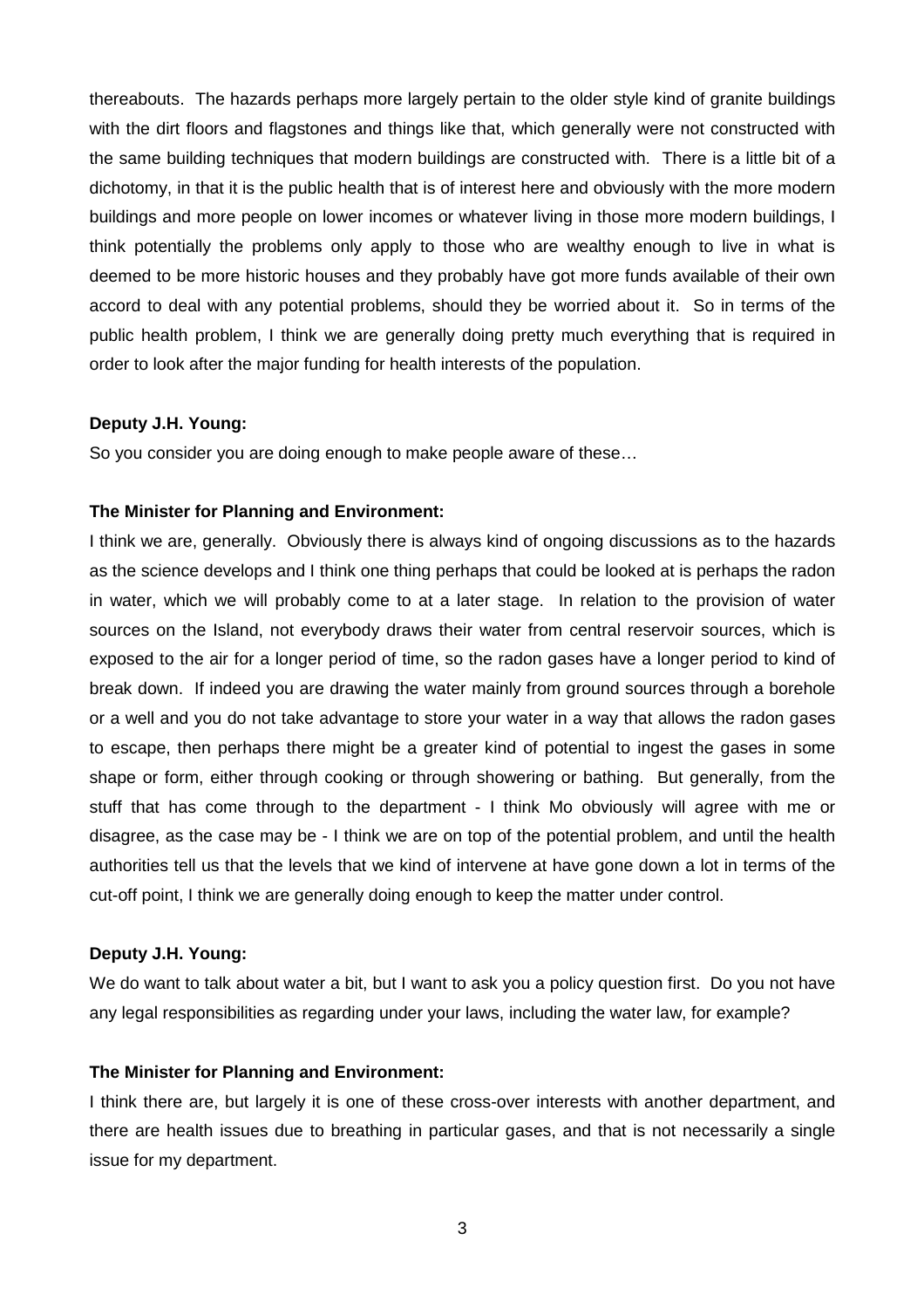## **Deputy J.H. Young:**

Okay. Look, one other question. So your legal responsibilities, to sum up what you have said, are dealing with buildings through your powers and the building bylaws; you do not intervene in water quality in terms of radon in water?

## **The Minister for Planning and Environment:**

Not at present to a level that might be advised, if necessary.

## **Deputy J.H. Young:**

Any other area of laws, or is that it? Any other area of laws you are involved with?

## **The Minister for Planning and Environment:**

There is the Air Quality Report strategy that we led, kind of outlined a programme of work which is going to be added to at a later stage to take into account air quality for internal spaces, and that work is ongoing.

## **Deputy J.H. Young:**

What is your legal responsibility in that work?

## **The Minister for Planning and Environment:**

The legal responsibility I think is that we are leading it and we have agreed to work within both departments' sub-sets of laws, in the building bylaw regulations or on the environmental health side.

## **Deputy J.H. Young:**

Right, but you do not have any laws to enable you to control air quality, for example?

# **The Minister for Planning and Environment:**

I do not think we have any laws that we could stop people from living in a room if they choose to live in it.

# **Deputy J.H. Young:**

Okay, since you have raised water, I am going to turn now to Deputy Luce and pick up the issue of water and we will come back to buildings in a moment.

## **The Deputy of St. Martin:**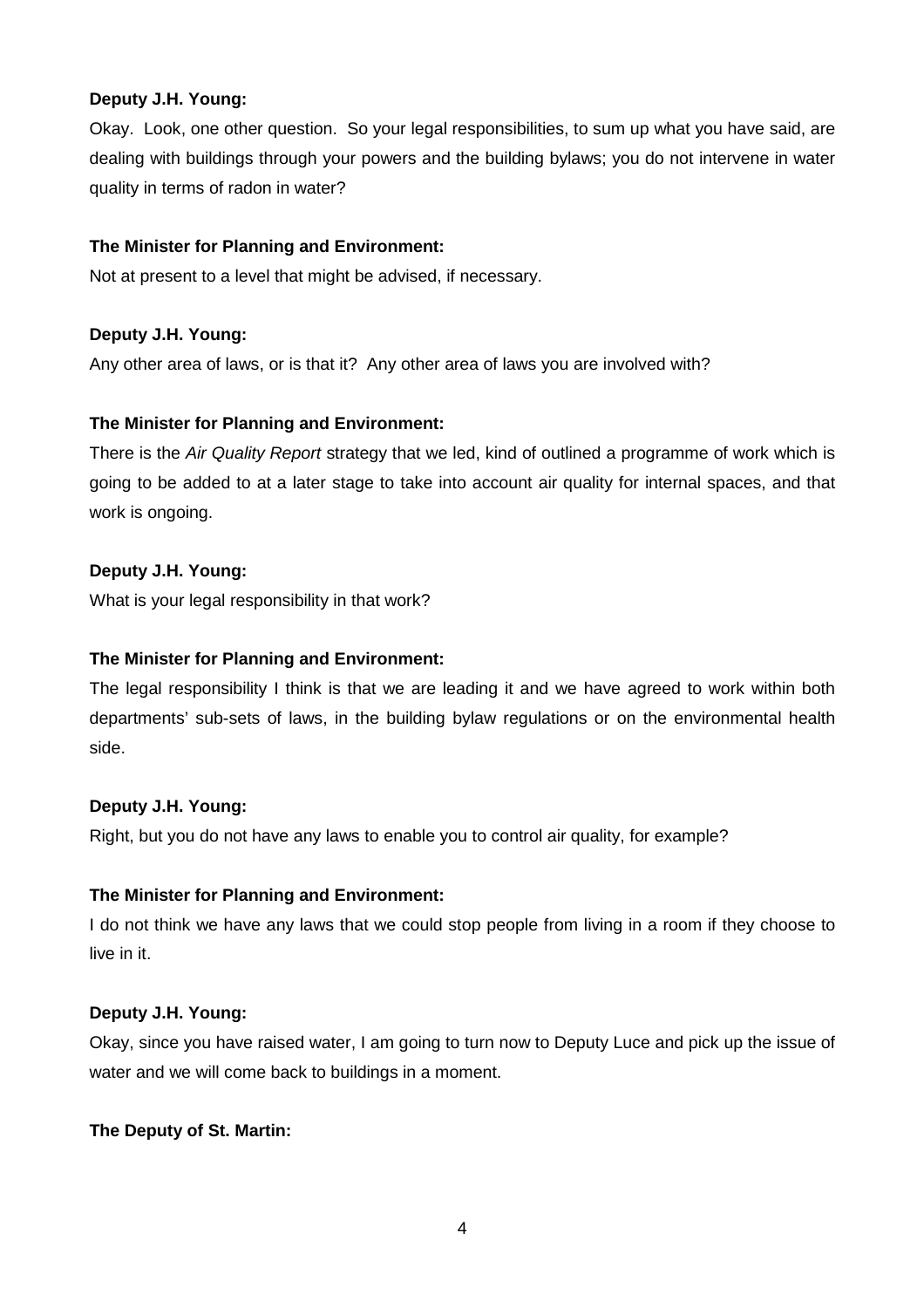Yes, before we start, there is just one thing you said at the outset, Minister, that you alluded to the fact that you concluded that people who live in houses which predate radon protection have got more money. Could you expand on that and how you come to that conclusion?

# **The Minister for Planning and Environment:**

I did not say that. I said that the likelihood of people being exposed to not having radon protective measures in houses are probably those who are more affluent who are living in converted farmhouses.

# **The Deputy of St. Martin:**

But you associate granite in the walls as a major source of radon?

# **The Minister for Planning and Environment:**

It is not just granite in the walls, it is the fact that there are different practices, and I alluded to not having concrete pads or foundations, and generally a lot of the buildings, and in particular farm buildings, had a dirt floor and maybe a wooden floor above the top and no other measures.

# **The Deputy of St. Martin:**

But it would not have only been farm buildings, Minister.

# **The Minister for Planning and Environment:**

No, no, no.

# **Deputy J.H. Young:**

We will come back to buildings.

# **The Deputy of St. Martin:**

Okay. In 2012, Val Cameron<sup>1</sup> wrote us a report where she stated that she had raised the issue of radon in drinking water with the Environment Department and I just wondered, Minister, if you were aware of any work that has been done since the second half of 2012 on that issue.

# **The Minister for Planning and Environment:**

Since the second half of 2012 I do not think much has been done, no.

# **The Deputy of St. Martin:**

Are you aware of any water that has been tested for radon levels at all?

 $\overline{a}$ <sup>1</sup> Then Head of Health Protection Services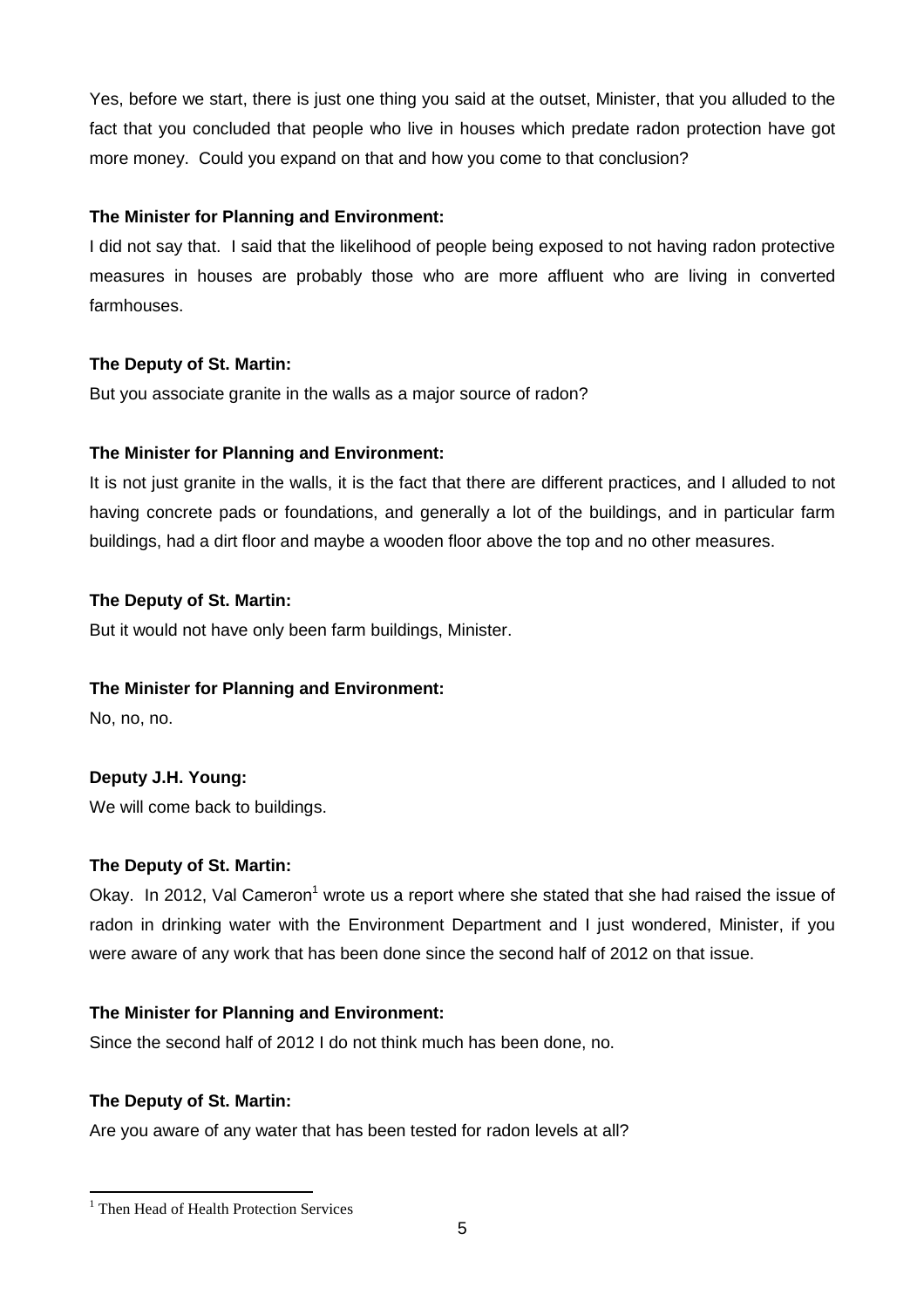#### **The Minister for Planning and Environment:**

No, I do not think any work has been started in that respect.

#### **The Deputy of St. Martin:**

I say that because in a most recent report, we note that the European Union are currently proposing a new directive for radon in water and they are stating that monitoring of water for radon is not required where you are satisfied on the basis that other monitoring levels are well under the accepted parameters, but of course you have to test first to know where your levels are, so I was just inquiring to see whether any tests had been done to try to work out a basic level.

#### **The Minister for Planning and Environment:**

It is one of these issues that again is a bit of a split responsibility. If the water that is being used within a building has been primarily supplied by the waterworks company, they do have their own testing regimes which we have sight of on a regular basis for testing for kind of pesticides and other things within the water. If indeed from Val Cameron's report she is suggesting that perhaps radon should be included on the testing list for the waterworks company, then that would be something that I would have thought the waterworks company would have advised us about. To my knowledge, I do not think any work is done in that regard as yet, but if indeed the European Union are coming forward with tighter restrictions and regulations or advice to kind of protect people in a greater fashion, then that obviously will be an area that we would be happy to promote.

#### **The Deputy of St. Martin:**

l

Where does the jurisdiction lie, Minister, with boreholes, because obviously it would seem logical that if there is going to be a problem with radon in water, it is more likely to come out of borehole water than it is out of reservoirs. Is it going to be the responsibility of the landowner to test and to treat or is that something that your department would legislate on?<sup>2</sup>

## **The Minister for Planning and Environment:**

I think it could be. In other jurisdictions, there is an advisory capacity by the environment authorities and reference is made to radon testing kits and things for people to either purchase from the relevant department or from other local water authorities in order to run the tests themselves. As I say, it is pretty early days as yet, and until I know a little bit more about what is coming out from the European Community in relation to this, I am not quite in a position to be acting in the capacity that perhaps you are expecting me to.

<sup>&</sup>lt;sup>2</sup> Environmental Protection comment: 'There is no Jersey equivalent of the Private Water Supplies Regulations 2009, which regulates and defines the "wholesomeness" of water intended for human consumption in England. Provisions within the Water (Jersey) Law 1972 enable the regulation of the quality of water supplied by Jersey Water using the same definition of "wholesomeness". The definition does not include radon specifically and indeed excludes radon and radon decay products from its definition of 'total indicative dose (for radioactivity)'.'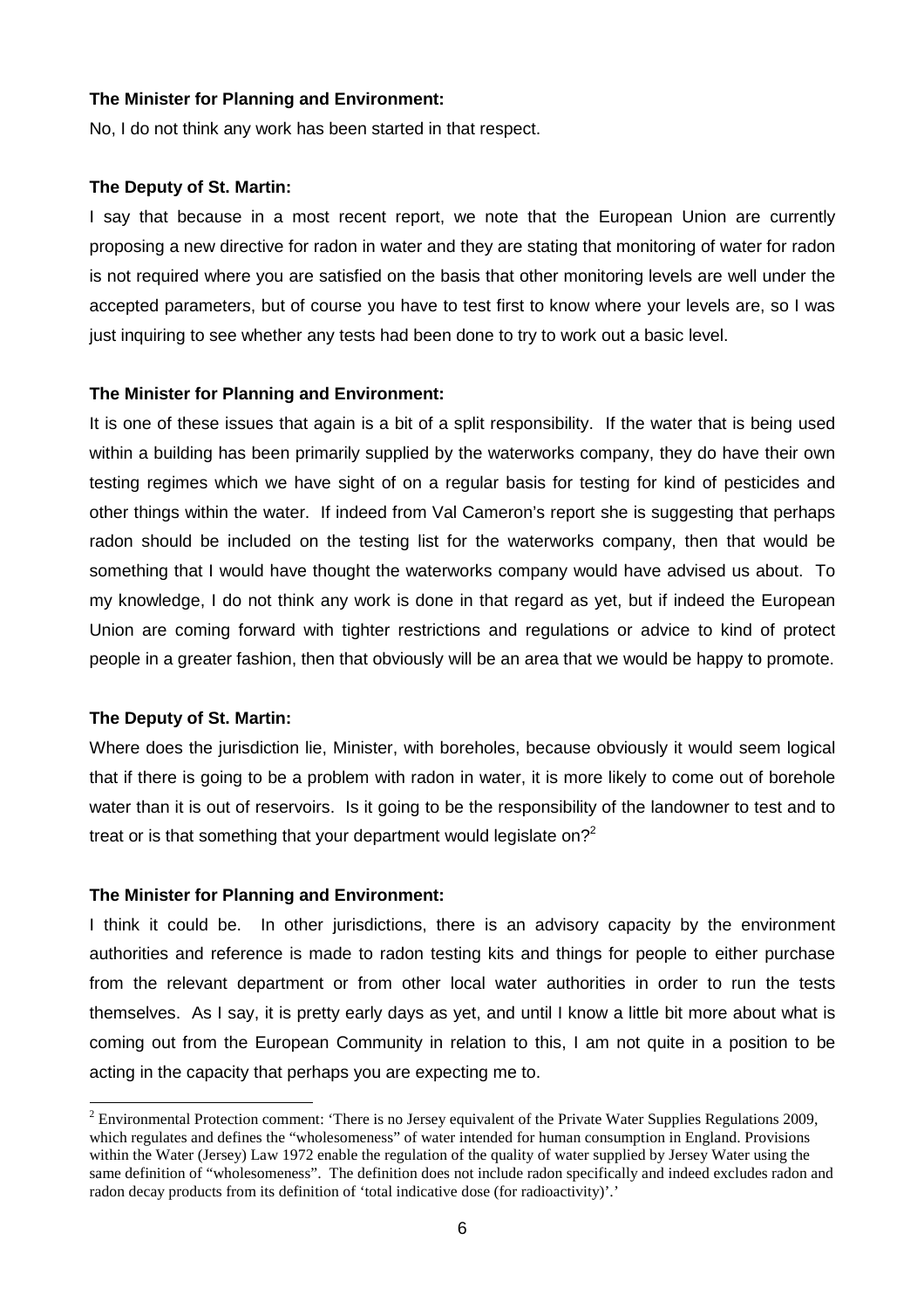#### **The Deputy of St. Martin:**

What would your gut feeling be, Minister, if I said to you that in this day and age, we see a lot more plumbing in new builds where the system is pressurised throughout and we do not have the old header tank system, and you have already said this morning, and quite rightly, that one way of getting rid of radon would be to go back to the old system. Is that something that you think that we might have to adopt in bylaws even in the future with…

## **The Minister for Planning and Environment:**

Yes, it could well be, but the revision of bylaws, obviously it is an ongoing process and in a lot of respects, it is led by health considerations from E.U. (European Union) legislators or from the U.K. (United Kingdom) or whatever.

#### **The Deputy of St. Martin:**

So it would not be an issue for your department to legislate through the bylaws regulations to state that a certain type of plumbing system would have to be used?

#### **The Minister for Planning and Environment:**

It might well be that we refer to it and suggest that the relevant authorities that deal with drinking and bathing water are satisfied that standards are being upheld or encouraged in order to minimise any potential damage that water usage in that regard might bring about. No, it is the right of an individual owner of a borehole, once they have drawn the water, to drink it and to do with it whatever they wish.

## **The Deputy of St. Martin:**

Do you have any idea how many registered boreholes there are for private dwellings on the Island?

#### **The Minister for Planning and Environment:**

I had that thing at my fingertips…

**Director, Building Control:** 

We have got some 3,388.

#### **The Deputy of St. Martin:**

Any idea what percentage that might be of Island dwellings?

## **Director, Building Control:**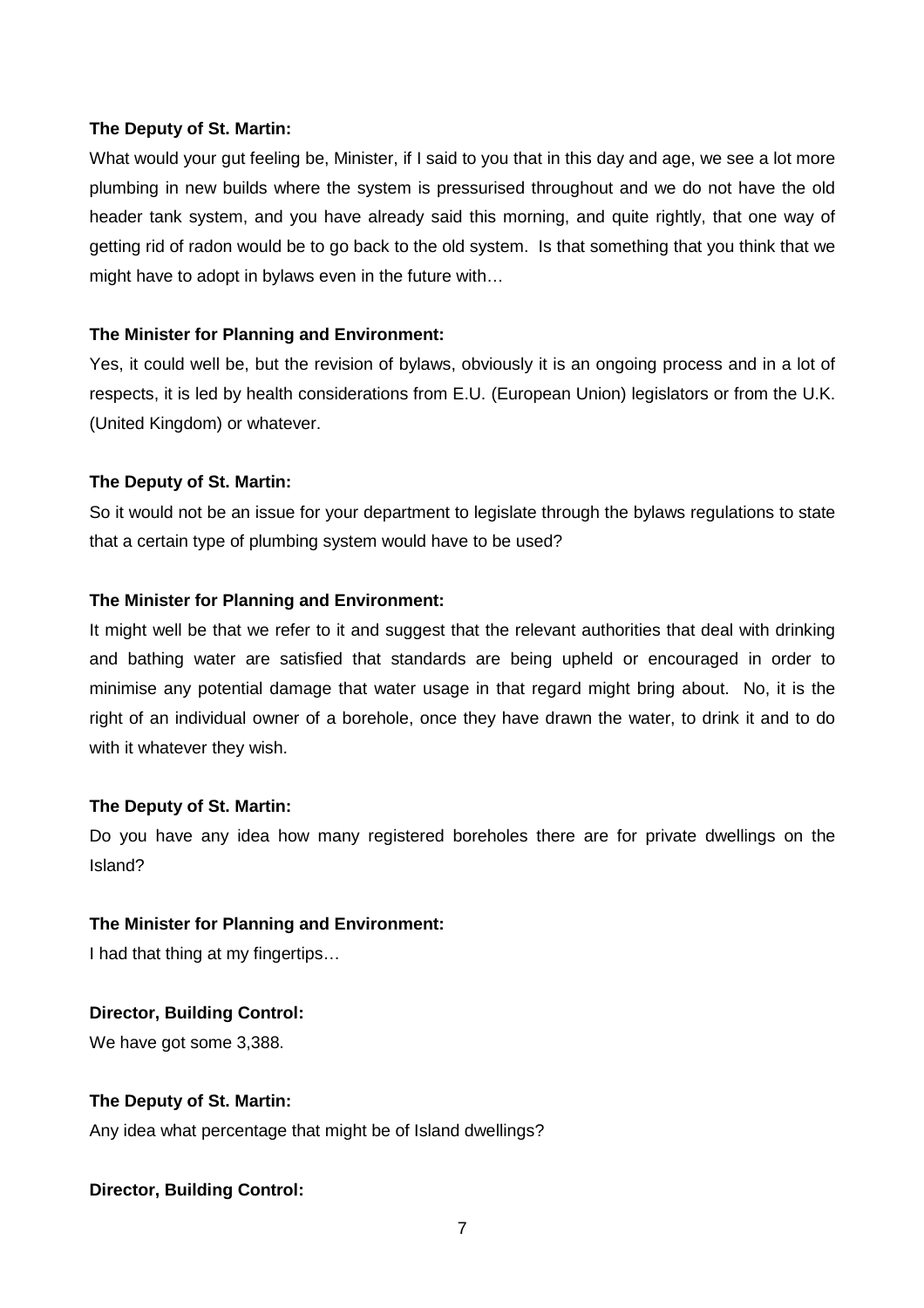It is about 9.5 per cent.

## **The Deputy of St. Martin:**

So we are looking roughly 10 per cent of the Island is on borehole, so it is not a super-significant number.

#### **The Minister for Planning and Environment:**

We have to be careful though, because the mere fact that you are on a borehole does not necessarily imply that you are at a greater risk.

#### **The Deputy of St. Martin:**

Yes, you are quite right.

## **The Minister for Planning and Environment:**

In fact, in a lot of cases - the planners will correct me if I am wrong - the older planning techniques of taking water and storing it in a tank is generally still prevalent in a lot of these buildings.

[11:45]

#### **The Deputy of St. Martin:**

Yes, but I am aware that where space is tight, architects and developers will want to cut it and use every available space possible and header tanks take up space.

## **The Minister for Planning and Environment:**

Yes, it could well be an issue, particularly in showers and bathing, and to a lesser extent in any waters that are used for cooking, albeit that if you are cooking, boiling vegetables and things, the act of boiling will drive off the gases at a greater rate than just drinking it kind of untreated.

#### **The Deputy of St. Martin:**

I think the other thing we must stress obviously at this stage is that the amount of radon in water, even if it is there, is small, 10 per cent maybe of the air, so that while we are discussing water, it is not of major significance in the big scheme of radon.

#### **The Minister for Planning and Environment:**

The levels that are being suggested before action is required are substantially higher for gases in water than obviously for gases that are escaping out of the soil.

## **Deputy J.H. Young:**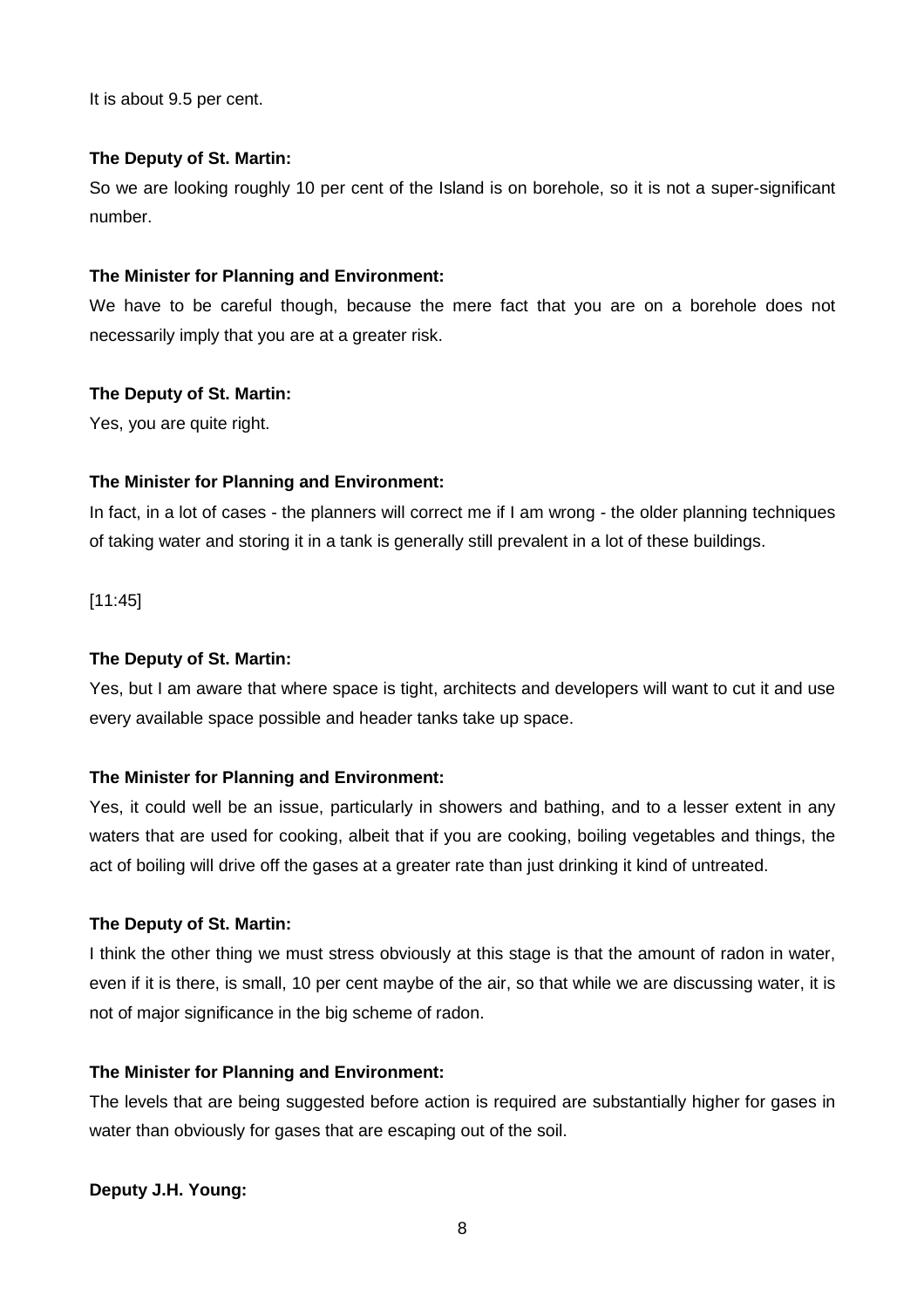Can we check that, please? What levels are you talking about, Minister? Can you clarify your answer?

# **The Minister for Planning and Environment:**

I think they are the order of twice the... I think it is 100 per cubic metre is the...

# **The Deputy of St. Martin:**

Per cubic litre.

# **The Minister for Planning and Environment:**

For water, it is double.

# **Deputy J.H. Young:**

Can I ask our expert adviser to comment on that, please, just to…

# **Adviser, PHE Centre for Radiation, Chemical and Environmental Hazards:**

Sorry, I did not catch the beginning of the comment.

# **Deputy J.H. Young:**

Sorry, Minister, could you just repeat? The Minister said that he thought the standards in water were different from what they are in the air and that there was a higher limit in water, and he referred to 100…

# **The Minister for Planning and Environment:**

Sorry, they are lower.

# **Deputy J.H. Young:**

A lower limit?

# **Adviser, PHE Centre for Radiation, Chemical and Environmental Hazards:**

Yes, it is per litre in water and…

# **The Deputy of St. Martin:**

It is per cubic metre in air.

# **Adviser, PHE Centre for Radiation, Chemical and Environmental Hazards:**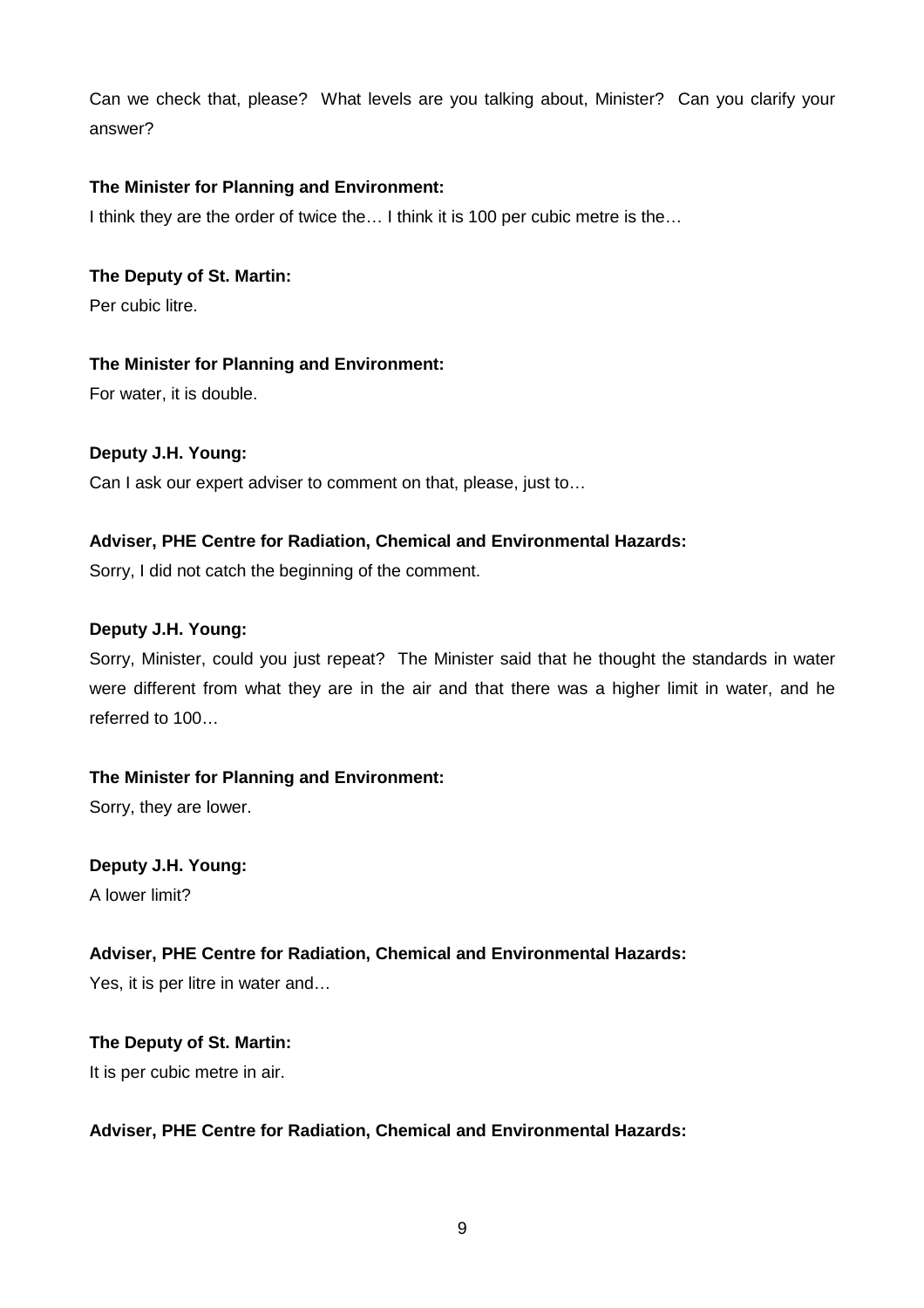$\ldots$  per cubic metre in air, yes<sup>3</sup>.

#### **Deputy J.H. Young:**

Sorry to divert. Can we continue? Phil wants to get in, yes.

#### **The Deputy of St. Martin:**

Phil has got some questions.

## **The Connétable of St. John:**

You mentioned the water company and the testing regimes within the water company. Given that certain times of the year the water company draw an awful lot of salt water and use reverse osmosis in a desalination plant and the sea obviously contains considerable amounts of radon within it, once that water has been turned into drinking water and it is then pumped into our reservoirs, what monitoring is there done to make sure that the radon has been removed at the time of desalination<sup>4</sup>?

#### **The Minister for Planning and Environment:**

I could not answer that question on behalf of the waterworks company, but I assume they do have fairly tight concerns as to how the 2 waters kind of mix. There is a mixing regime, and if you go back a number of years, it was alleged that we had problems with the alkaline aggregate reaction in some of the reservoirs, notably Val de la Mare, which were caused by the waters that were being mixed from the desalination plant at levels that were contributing to the concrete problems.

#### **The Connétable of St. John:**

Yes, I am aware that we have a blending across the Island in our reservoirs, but you said there was this working relationship with your officers and the department.

#### **The Minister for Planning and Environment:**

Yes, there is a working relationship.

## **The Connétable of St. John:**

 $\overline{a}$ 

<sup>&</sup>lt;sup>3</sup>Environmental Protection comment: The action level in air is  $200Bq/m<sup>3</sup>$ . There is a draft European Commission recommendation on radon in drinking water supplies of 100 Bq/l for public supplies and an action level of 1000 Bq/l for non-commercial private supplies.

<sup>&</sup>lt;sup>4</sup> Environmental Protection comment: 'The desalination plant is currently used sparingly given the cost of running the plant and indeed it is generally used at a frequency of once in every five year period. Radon is present in seawater at a concentration of  $4*10^{-12}$  mg/l. The reverse osmosis process itself demineralises the water and removes salts. Radon is a far bigger atom than for example sodium, which would imply that it would also be removed in this process. Notwithstanding, any demineralised water will be pumped into a storage reservoir where it is blended with raw waters prior to it going through the treatment process before it reaches public supply. There is ample opportunity for any residual radon to be gassed off. Consequently there will be no monitoring of radon exiting the desalination plant.'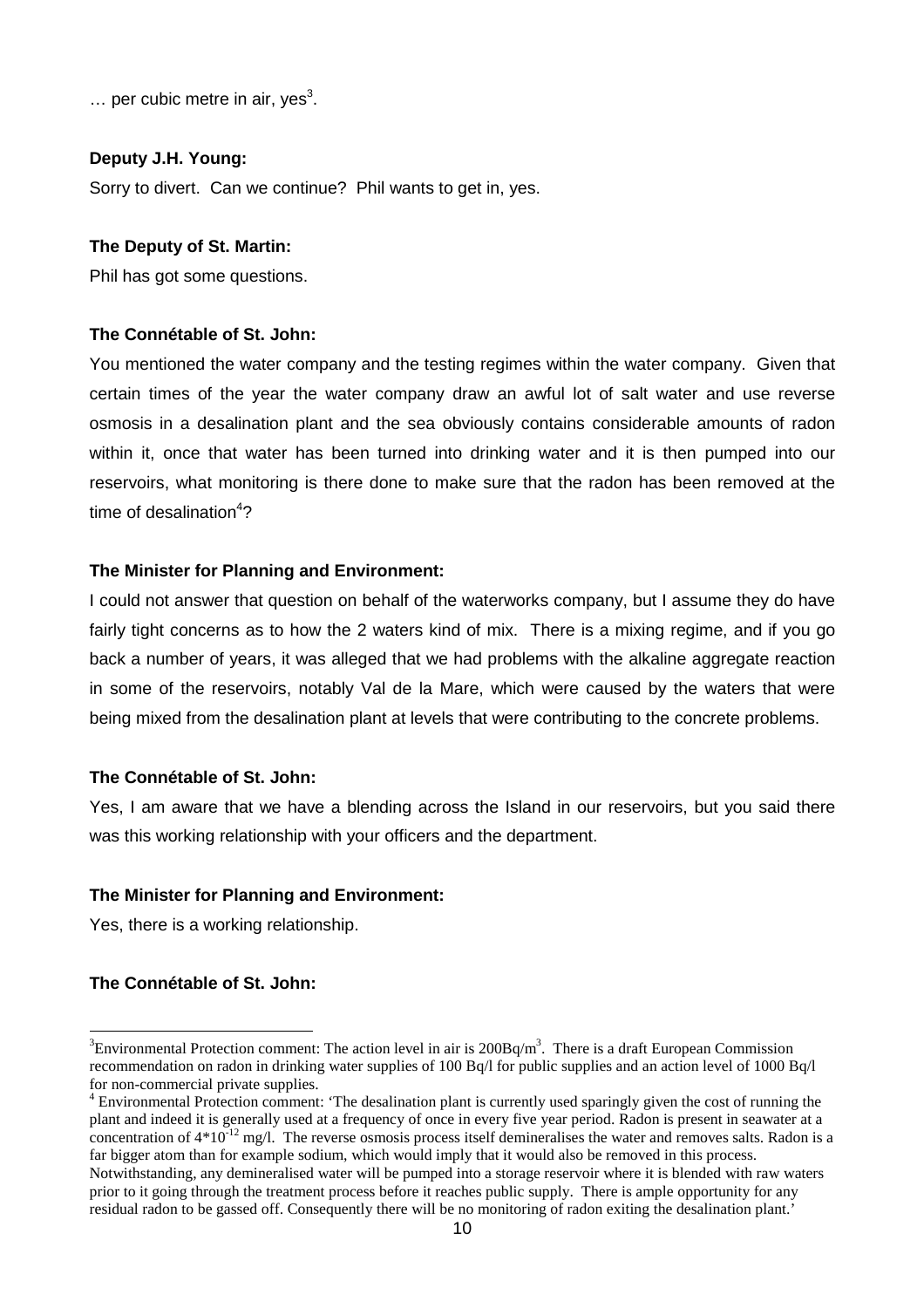Okay, but is this an item that was raised at your meetings?

#### **The Minister for Planning and Environment:**

I do not think it has been raised as yet. I do not have a list of the items that the waterworks company test for in front of me at the moment, but I think maybe that is a question you could address to them. I do not think, from my memory, that radon is one of the things that they check for, but if indeed through E.U. legislation people are becoming more concerned as to the potential quantities of these gases in the waters, then I have got no doubt that under the laws that govern water provision to the public and the public health laws and things like that that if it is needed to be tested for, the waterworks company will be doing that testing and will be in a position to report whether or not it is being done to the levels and the limits that are being suggested as the safe ones through the law change<sup>5</sup>.

## **Deputy J.H. Young:**

Minister, where does responsibility sit for this? Does it sit with you? Does it sit with the Minister for Health or does it sit with the water company?

## **The Minister for Planning and Environment:**

That is a good question. It depends at what level you are considering it is an issue. Personally, I think there is a wider environmental remit that sits with my ministry to, as far as possible, encourage kind of the wise use of resources and improvements in terms of the usage of those resources, whether it be building of houses or anything or cars or this, that and the other. I think those kind of interests are shared, when you come down to regulations, with other departments.

## **Deputy J.H. Young:**

So you do not have regulatory responsibility for mains water supply?

## **The Minister for Planning and Environment:**

No, not in the quality of the provision.

## **Deputy J.H. Young:**

You do not?

## **The Minister for Planning and Environment:**

I do not think so, no<sup>6</sup>.

 $\overline{a}$ <sup>5</sup> Environmental Protection comment: 'Jersey Water does not test specifically for radon, given that most (97%) of its water is derived from surface waters which will have ample opportunity to gas off any entrained radon.'

<sup>&</sup>lt;sup>6</sup> It was subsequently confirmed by Environmental Protection that the Minister has regulatory responsibility for the quality of water supplied by the company for domestic or non-domestic purposes.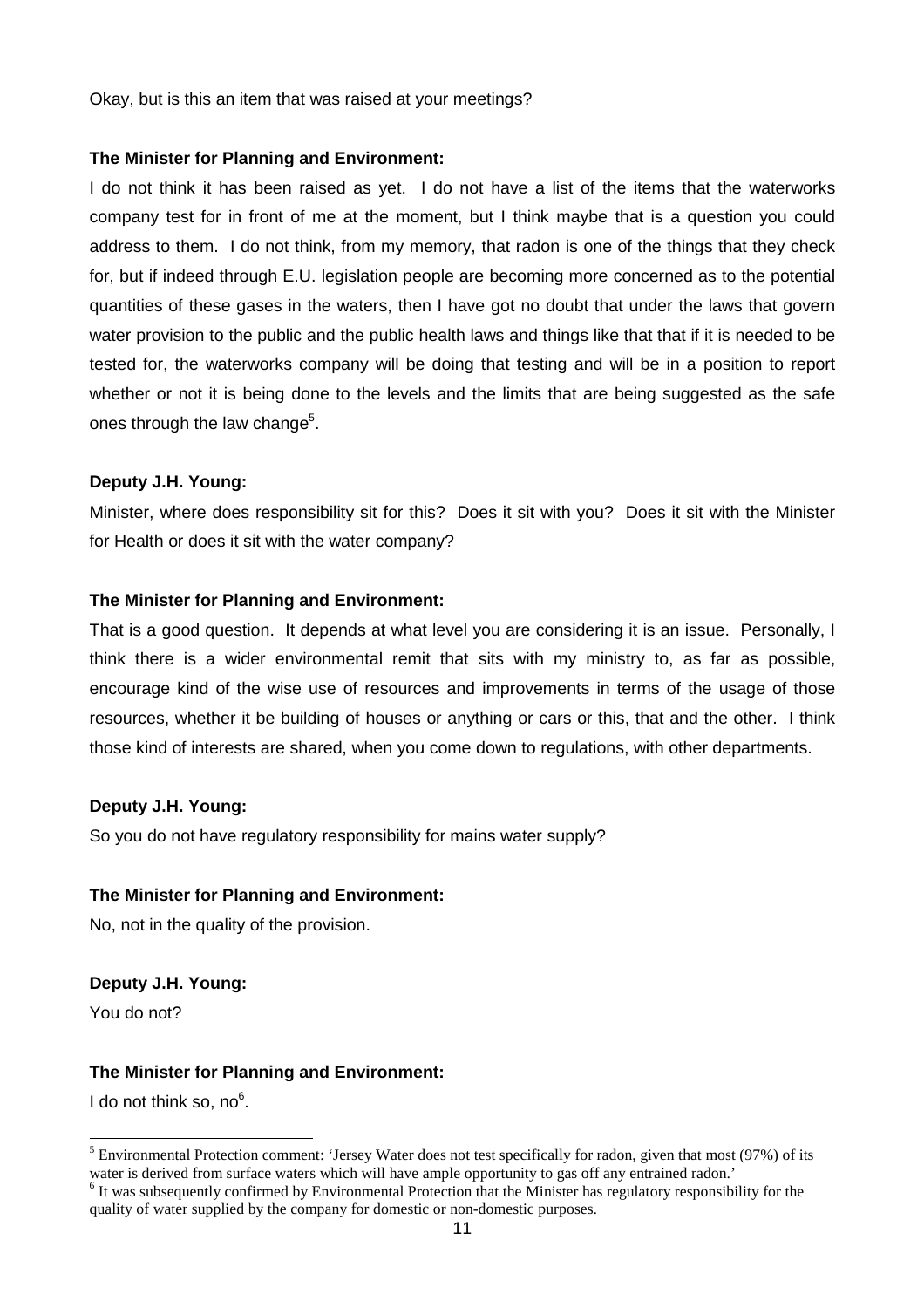#### **Deputy J.H. Young:**

Perhaps, Minister, you could arrange to make inquiries. Obviously we had issued a note to your team for this, asking that they come along with this information. If you could let us have what regulation covers for water supply and what does not.

#### **The Minister for Planning and Environment:**

As I said, there is a general interest in that the water supplied by the waterworks company is deemed to be wholesome and potable. In that regard, that is why the testing that takes place with the waterworks company in relation to any agricultural run-offs or any other potential contamination that comes from the external environment into the water source is an issue.

#### **Deputy J.H. Young:**

Okay. Steve, do you want to get back in?

#### **The Deputy of St. Martin:**

All I would say is I think we have got to appreciate there is a number of different establishments at work here, but one of our recommendations, Minister, might be that the States should consider a pilot programme to determine if radon in water is a significant source of exposure in homes and workplaces. I suppose you would agree with that, and it is just a question of working through the semantics as to who is responsible and how we do it.

#### **The Connétable of St. John:**

Moving on slightly to grey water, given we have men working in underground caverns and the like across the Island, and anywhere where people work in drains and everything you have a build-up of radon, what have you got within your regime of controls to make sure that these areas where our staff are working - and the public are working or have access to - are monitored?

#### **The Minister for Planning and Environment:**

I am not sure that we have got anything. That would come under health and safety, would it not?

#### **Director, Building Control:**

Yes, so it all would come under health and safety at work legislation rather than planning.

#### **Deputy J.H. Young:**

Right. We are meeting the inspectors this afternoon, so we will cover that. Now, can I turn to our adviser? Obviously we have had a little discussion about water. Are there any particular points that you would like to bring out for us in questions?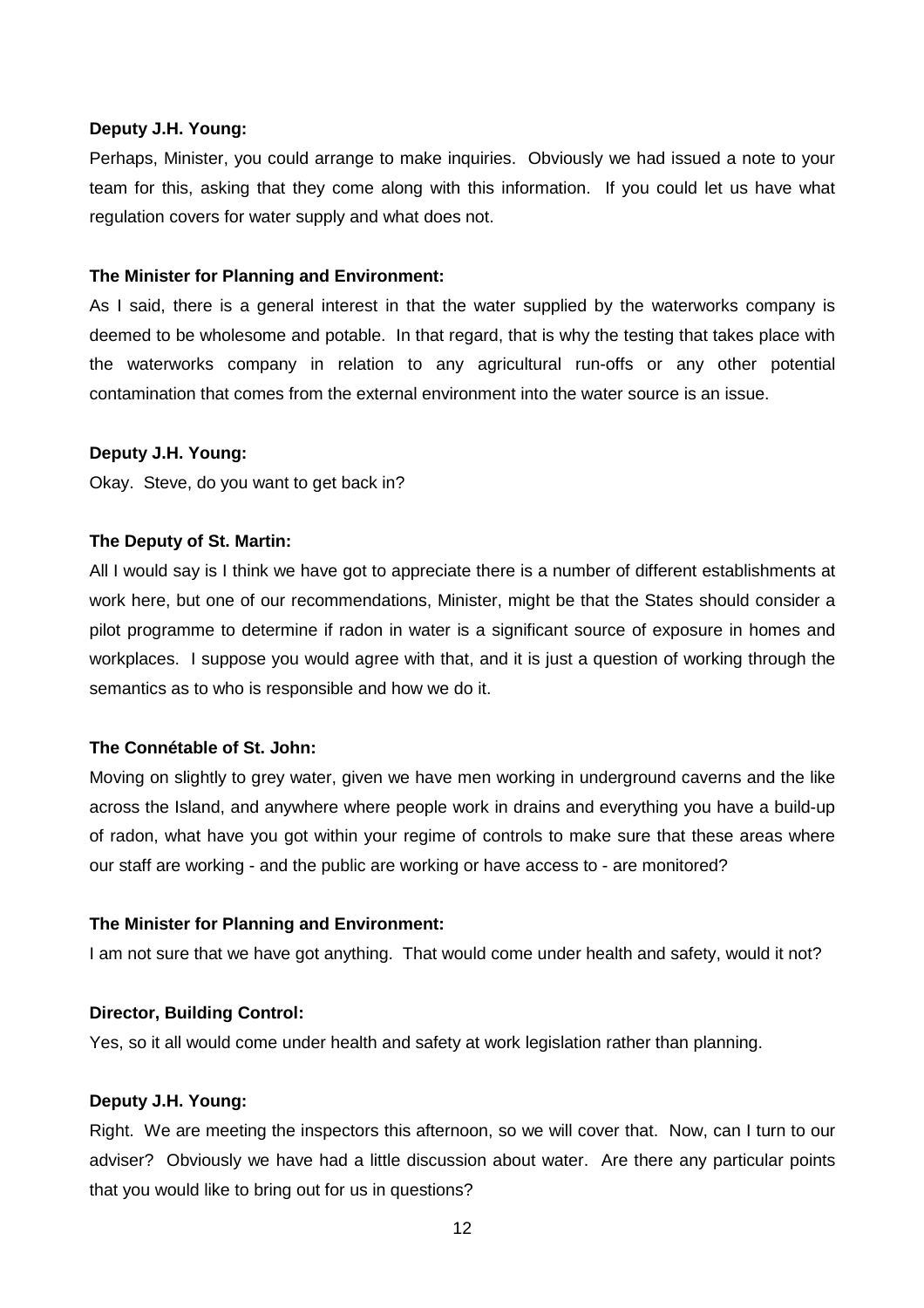#### **Adviser, PHE Centre for Radiation, Chemical and Environmental Hazards:**

One of the things that I think has not come out particularly is that the water law, does that cover the individual boreholes or is it just for the water company?

#### **The Minister for Planning and Environment:**

In what regard?

#### **Adviser, PHE Centre for Radiation, Chemical and Environmental Hazards:**

Does the law itself cover all water supplies including those that are provided on private properties rather than just ones which are provided by the public water supplier? I think it is just Jersey Water.

#### **The Minister for Planning and Environment:**

I think generally we have got some kind of restrictive clauses about over-extraction for wells in particular places, but over and beyond that, I am not sure that our particular kind of take on the laws goes as far into the health qualities of the individual water that is being drawn. It is down to the responsibility, I think, of the individual borehole owner to determine whether or not his water is fit to drink and he takes the risk on his own back.

#### **The Deputy of St. Martin:**

I think I tend to agree with that. I do not think you can legislate for somebody… if you want to go and drink out of a puddle in the middle of your own yard, that is up to you.

#### **Adviser, PHE Centre for Radiation, Chemical and Environmental Hazards:**

I was just wondering whether the quality standards that you have also applied as a guidance to householders.

#### **The Minister for Planning and Environment:**

I think it is probably more applicable for water that is generally supplied by the waterworks company rather than for individuals who go out and supply themselves.

#### **Deputy J.H. Young:**

We are seeing the Minister for Health this afternoon. We will ask them the same questions about what they expect about standards of drinking water and so on, so I think now with that, I would like to move on. We want to come back to the question of radon within buildings. My colleagues, the Connétable and Deputy Le Bailly, have both got an interest in this area. Who wants to lead? John, do you want to go?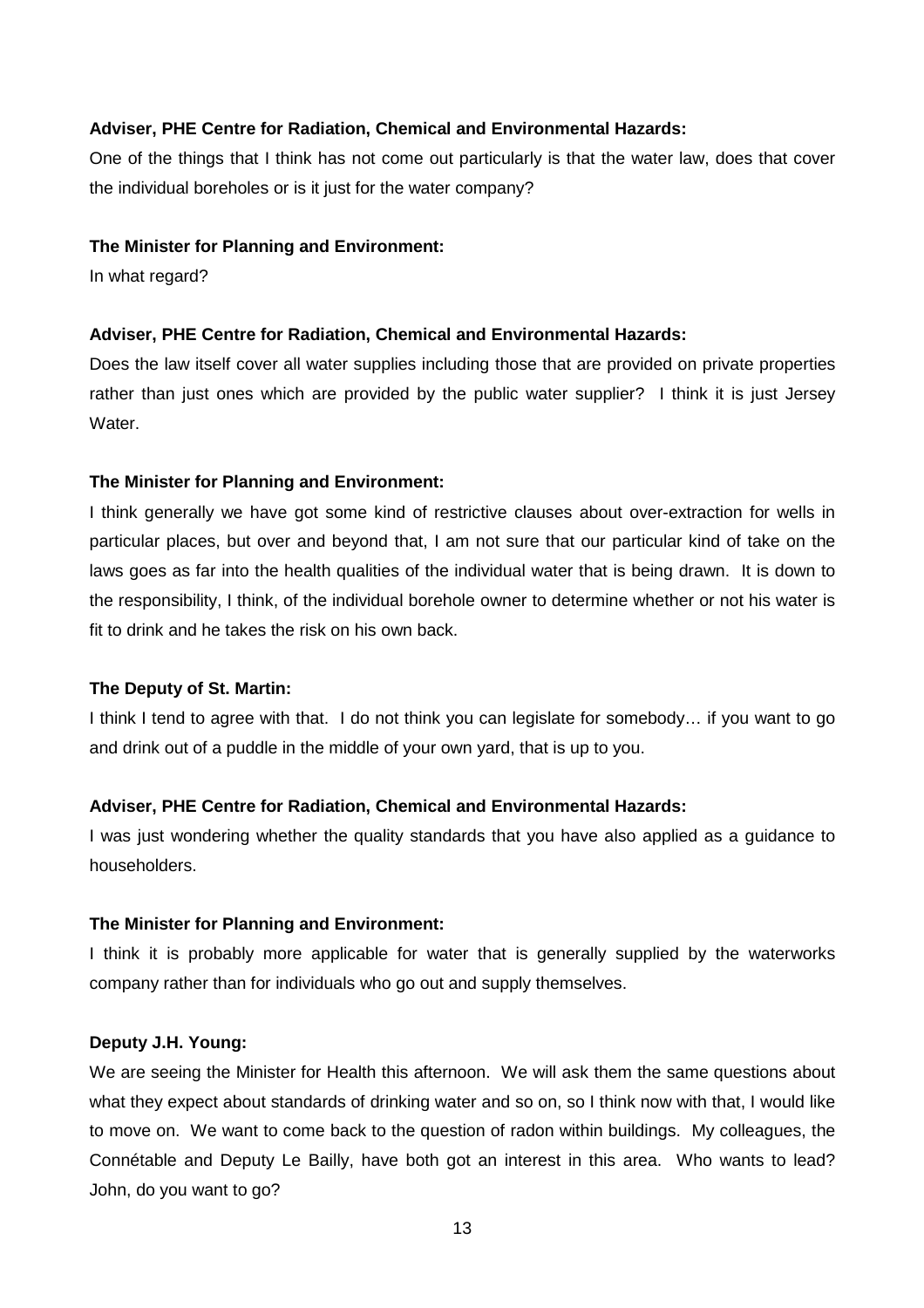#### **The Deputy of St. Mary:**

Could the Minister tell me, is there any ongoing monitoring on the properties which we used to produce the report with regard to levels that are actually in that report?

#### **The Minister for Planning and Environment:**

I think again - and Mo will probably kind of fill in a little bit - the department, in situations where we think it will be of benefit to that property to put in a sump or whatever to ventilate their basement and things, equipment is obviously installed to run those checks. So it is bit like smoke alarms, so we encourage the take-up, where it is deemed to be necessary, to take up those appliances to measure. There are difficulties that might ensue, but I do not think we follow it up and have a radon police team or whatever go around checking up on whether or not people are either operating those pumps or testing measures. It is down to them to decide whether or not they wish to use them.

## **Deputy J.H. Young:**

Who is "them"?

#### **The Minister for Planning and Environment:**

The home owner. As I said, we have got similar things with smoke alarms, so although the State can kind of up to a point insist that, as far as possible, people put smoke alarms into their buildings for their own safety, we cannot and we do not generally go around ensuring that everybody has kind of kept their batteries tip-top and that the appliances are working. It is up to the responsibility of the owner.

## **Deputy J.H. Young:**

What about tenants, Minister? What about tenants who do not own a…

#### **The Minister for Planning and Environment:**

Tenants are slightly different, and that would be covered, I would have thought, by the housing and tenancy agreement which might, for common areas, insist on maintenance of smoke alarms for various corridors that are for public access.

## **Deputy J.H. Young:**

I meant radon for tenants.

## **The Minister for Planning and Environment:**

Radon?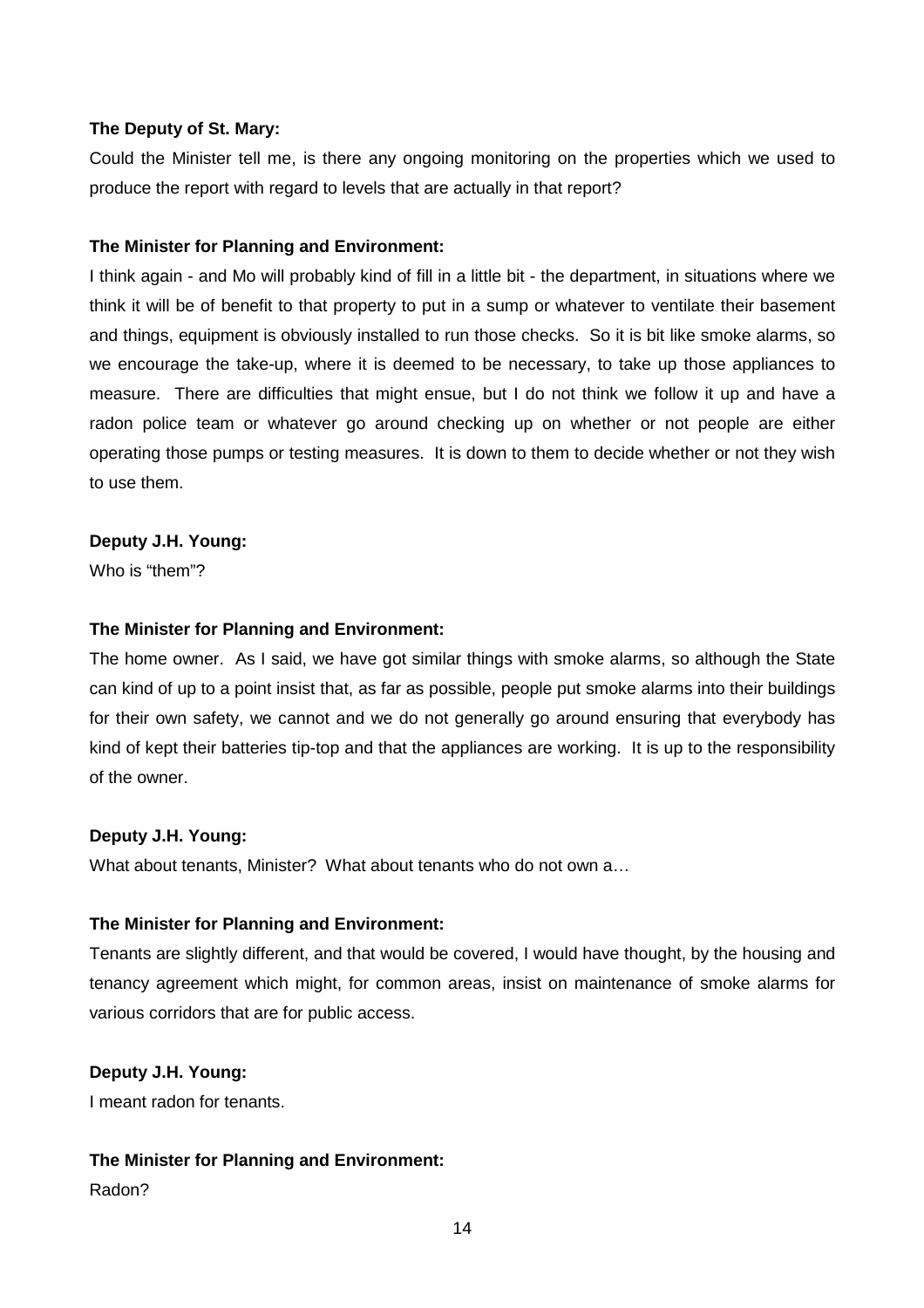## **Deputy J.H. Young:**

Yes. What control has a tenant got over radon levels in their building?

## **The Minister for Planning and Environment:**

That would be down to any tenancy agreements that are drawn up by the person who is renting the house.

## **Deputy J.H. Young:**

Okay. Sorry to interrupt you, carry on.

## **The Deputy of St. Mary:**

Did you make any recommendations to the properties with high levels of radon for the owners?

## **The Minister for Planning and Environment:**

We have got a list somewhere.

## **Director, Building Control:**

Yes, the testing done by Health in 2012 identified properties above the recommended action level, and as I understand it, Health contacted all those people and gave advice on how to remediate that.

## **The Deputy of St. Mary:**

Did those people take up the recommendation?

## **Director, Building Control:**

I do not know that.

## **The Deputy of St. Mary:**

So we have got no ongoing monitoring based on those high levels where the people…

# **Director, Building Control:**

On those properties that were tested?

# **The Deputy of St. Mary:**

Yes.

# **Director, Building Control:**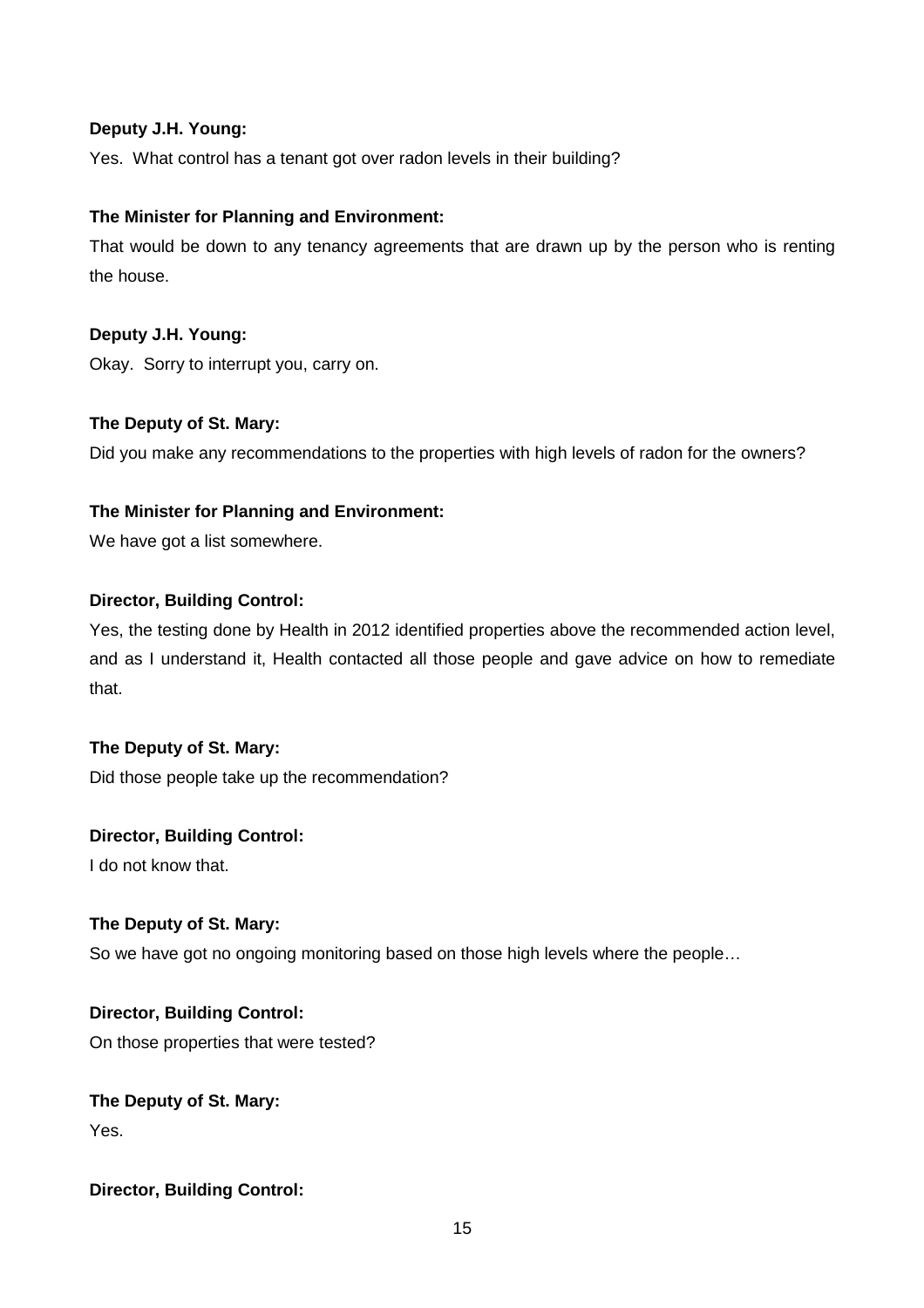As I say, the information I have on those, they were very old houses - most of them were 50 to 100 years old - that showed the high levels. I understand from the discussions with Health, who instigated that testing regime, that they have been in contact with all of those householders and given them every help to deal with the problem.

#### **The Deputy of St. Martin:**

It is your understanding that Health will issue us with the answers this afternoon of how many people took up the offer of assistance?

## **Director, Building Control:**

I would expect they would have that information, yes.

#### **The Connétable of St. John:**

So when was the last survey held by the department into any radon testing?

## **Director, Building Control:**

Our department has never done a survey. It has always been done through the Health Department.

#### **The Connétable of St. John:**

Always, and then the legislation comes up and you…

#### **Director, Building Control:**

That is right, so it would be the Minister's responsibility under the planning and building law to develop bylaws to deal with issues that we are aware of. Clearly when we get feedback from other departments that standards need to be improved, we would adjust the bylaws to deal with that, and that happened in 1997 for the first time.

#### **The Connétable of St. John:**

So therefore you will be reactive on the back of another department?

## **Director, Building Control:**

On occasions. The Minister will, on occasion, bring forward proposals on his own initiative as well.

#### **The Deputy of St. Martin:**

Just for clarity, could I just ask, we know you have got bylaws on new buildings as regards radon, but where are we with extensions, refurbishments and conversions? Do we also have an input in those and insist on certain mitigating work?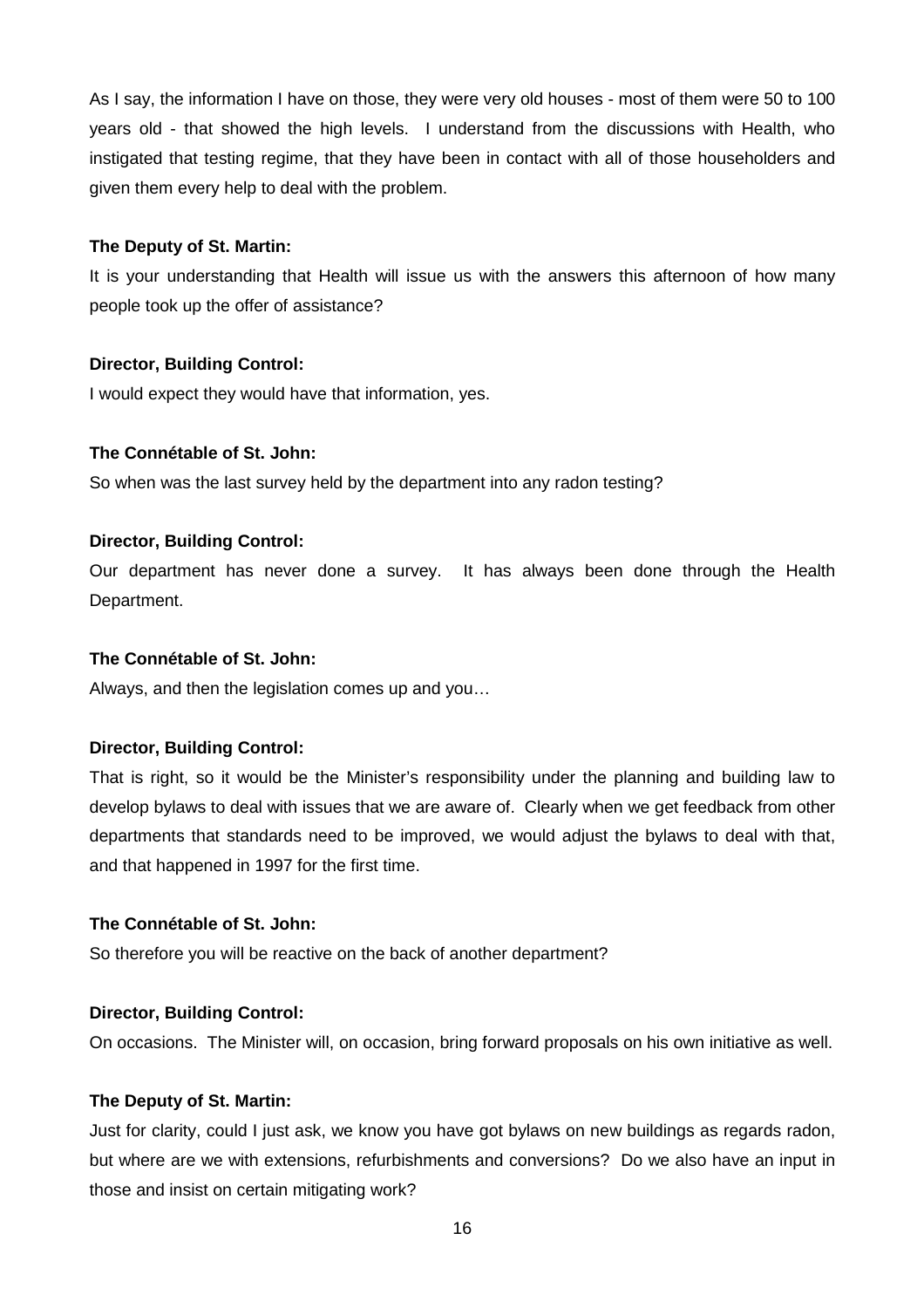## **Director, Building Control:**

For radon, the standards apply to newly-created dwellings, so that is a change of use on a building from something to a dwelling it would apply to. It applies to extensions to dwellings as well as new-build dwellings.

#### **Deputy J.H. Young:**

So if you put a small extension on a building that at the moment does not comply with radon, they have got to bring the building up to the standards?

#### **Director, Building Control:**

Not the building, the building work that is undertaken.

**Deputy J.H. Young:** The new bit?

## **Director, Building Control:**

Yes.

## **Deputy J.H. Young:**

But the old bit can stay as it is?

## **Director, Building Control:**

That is right. The bylaws are not retrospective. Invariably, any building that comes in with a proposal to do work will not comply with many of the bylaws requirements and to apply the law retrospectively is not something we can do. So if we take this building, for example, and you do an extension here, there would be many things that do not comply with the bylaws. We do not say: "You must now upgrade that building retrospectively."

[12:00]

## **The Deputy of St. Martin:**

Do you think it is fair - and I do not know if that is the best word to use - to impose that additional cost on a homeowner when they are putting maybe a small conservatory on the side of their house and you insist on the expense of radon mitigation when the rest of their house that they are living in 95 per cent of the time does not have any?

## **Director, Building Control:**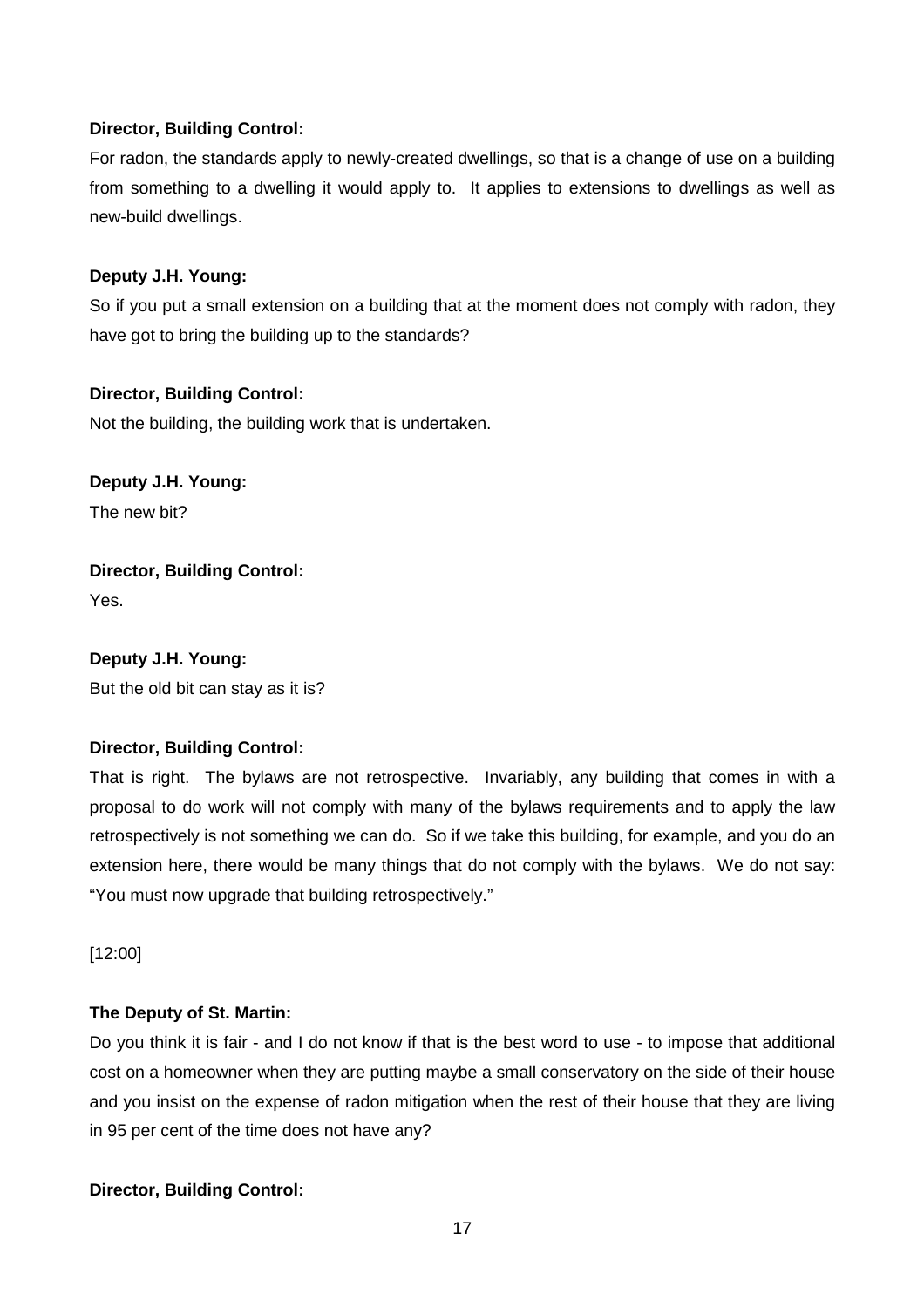To the conservatory?

## **The Deputy of St. Martin:**

Yes.

## **Director, Building Control:**

Yes. Most conservatories are exempt from the bylaws, so we would not get involved, but if it was a larger conservatory…

## **The Deputy of St. Martin:**

A bad example then. An extension which needs planning permission.

## **Director, Building Control:**

I think a householder has got a number of options. They can say: "We have radon tested and there is not a problem here" and that will be sufficient to demonstrate the requirement has been satisfied, but I tend to say that in terms of radon measures, they are not much different to what you require to keep damp out of the building, so it is not an expensive cost and it is a prudent thing to do.

## **The Deputy of St. Martin:**

You mentioned radon results. You would like to see more houses being tested for radon?

# **Director, Building Control:**

I am fairly confident that the measures we are putting in are effective. We have not done the tests, but I know the U.K. have done tests over a number of years and they are confident if it is done in a competent way, then it will achieve the standard that is required.

## **Deputy J.H. Young:**

How do you know these measures are done in practice?

## **Director, Building Control:**

Because we do a number of building control site inspections for all works that we are involved in. There is a number of key stages where we need to be notified by law and we inspect at those stages and that gives us an opportunity to see the radon measures and we are confident we see most of them.

## **Deputy J.H. Young:**

So you check them all, or the ones that you…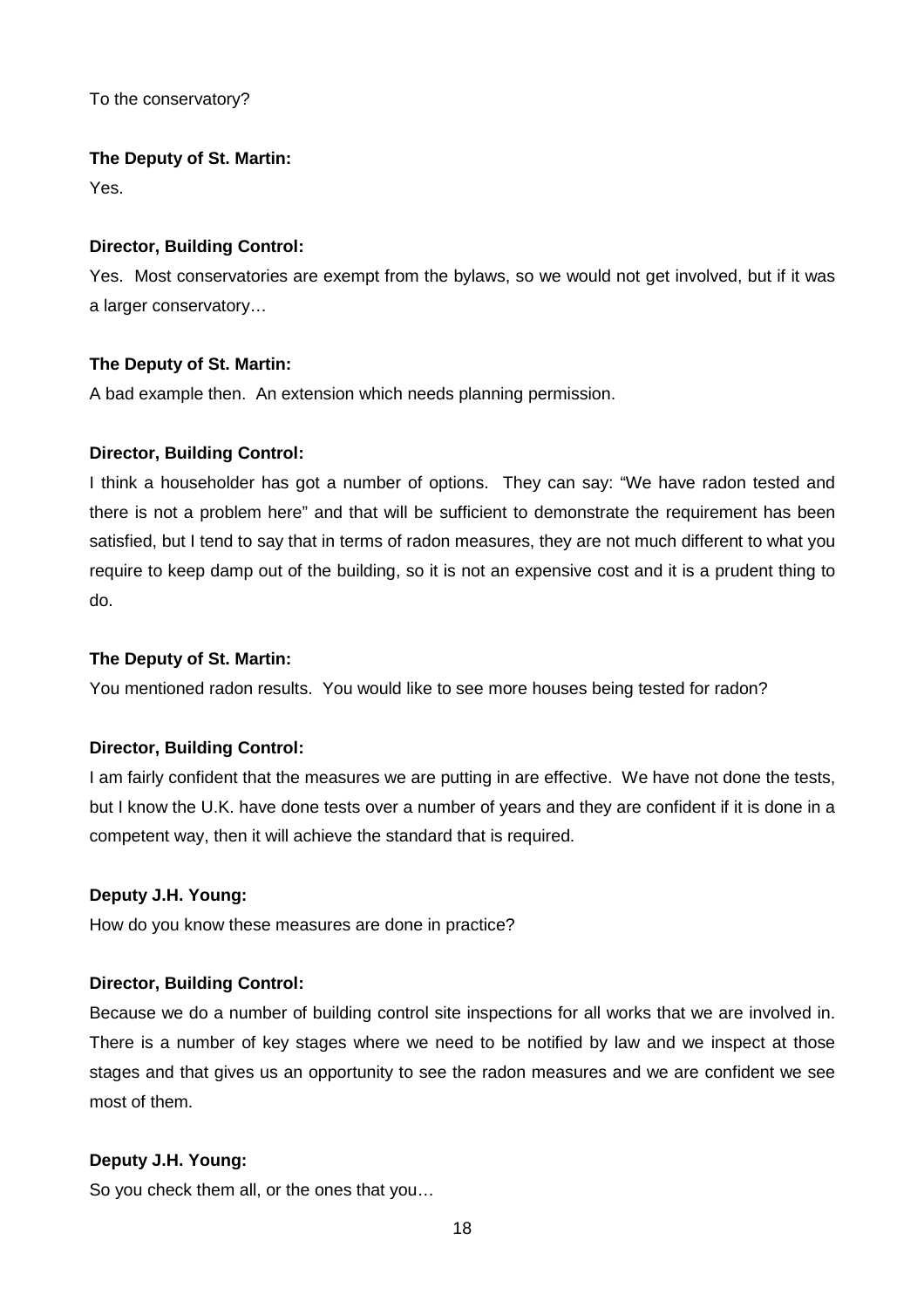#### **Director, Building Control:**

Yes. We will see the plans that are approved are quite clear in terms of the measures that need to be provided, so that is communicated to the builder. It is relatively well-established. Most builders will know what to do for radon protective measures in a dwelling, and we see it, we record it. At completion, we check that the sump positions are available to attach the fans if somebody has measurements done and find that they need additional protection, and that is all there. So I am quite confident that our bylaw standards are being achieved on the site, but we do not test it.

## **Deputy J.H. Young:**

So you have not tested it to prove it?

#### **Director, Building Control:**

To test it, it needs to happen over a period of months after the house is occupied, so the bylaws do not have continuing control. At completion, that is as far as we can go.

#### **The Deputy of St. Martin:**

Would you see that as your job or you see that as Health Protection or coming under another agency?

## **Director, Building Control:**

I see it as a choice for the householder, really. They have got measures in. If they are concerned, they can have that extra testing done and act accordingly, so it is about awareness and letting people make their own choices.

## **The Minister for Planning and Environment:**

For my way of thinking, it is about the level at which State intervention and public monies are applied in order to maximise any benefits for the greater public, so you are going to be offsetting that against the individual risks, and the State generally does not kind of come in very heavy unless there is a potentially large wider public health problem. People are reluctant, by and large, to have the States Government imposing too many restrictions if indeed it is their choice and wish to do whatever may be disadvantageous to themselves. We see that with smoking.

#### **Deputy J.H. Young:**

Do you think that people are generally aware of radon gas?

## **The Minister for Planning and Environment:**'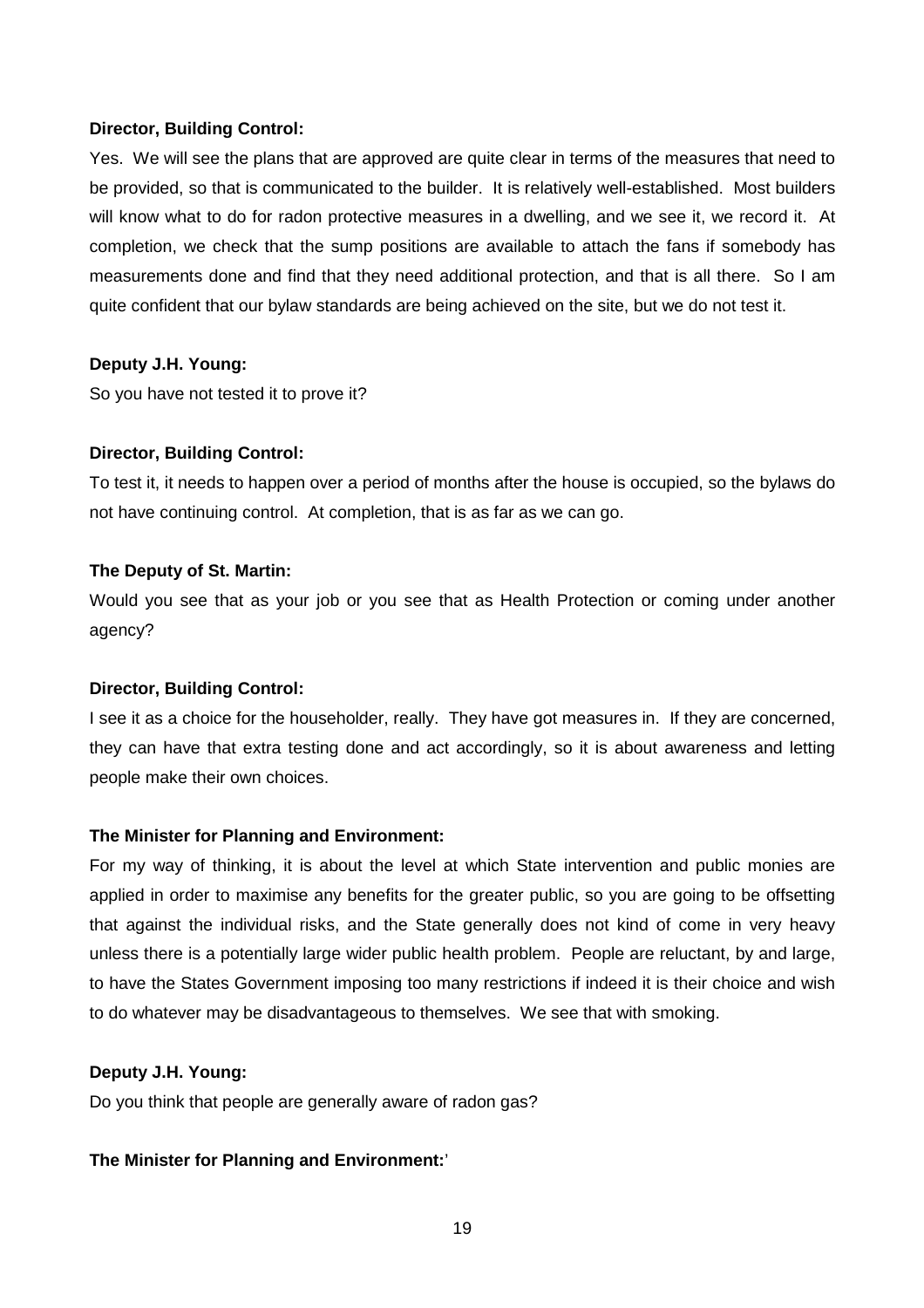I think they are, and certainly the Turnbull report and Cameron report a while back certainly gave, I think, a better indication of the overall risks, in particular to the heightened risks for people who smoked, might have had professional occupations that took them into a greater exposure of these gases than the ordinary members of the public. But at the end of the day, before we start applying legislation and regulation, there always has to be a determination as to cost and benefit and the analysis has got to be done in some instances. The State may only go as far as we have done with smoke alarms and suggest that you should have them in your own property, but if you choose not to maintain them and you are caught out and you die through burning or whatever through a fire, it is your choice, up to a point.

# **The Deputy of St. Martin:**

But do you think private property owners should be then responsible for their own radon testing?

## **The Minister for Planning and Environment:**

I think in most cases they are, unless their private involvement spills over in a wider context to communal areas, as we mentioned earlier.

## **Deputy J.H. Young:**

John, do you want to get back in and pick up the thread on these building things?

## **The Deputy of St. Mary:**

Basically most of the questions have been answered on that.

## **Deputy J.H. Young:**

Okay, Phil?

## **The Connétable of St. John:**

I am happy.

## **Deputy J.H. Young:**

I want to raise an issue regarding to buildings. Minister, you also have bylaws to do with energy conservation, do you not?

# **The Minister for Planning and Environment:**

Yes.

# **Deputy J.H. Young:**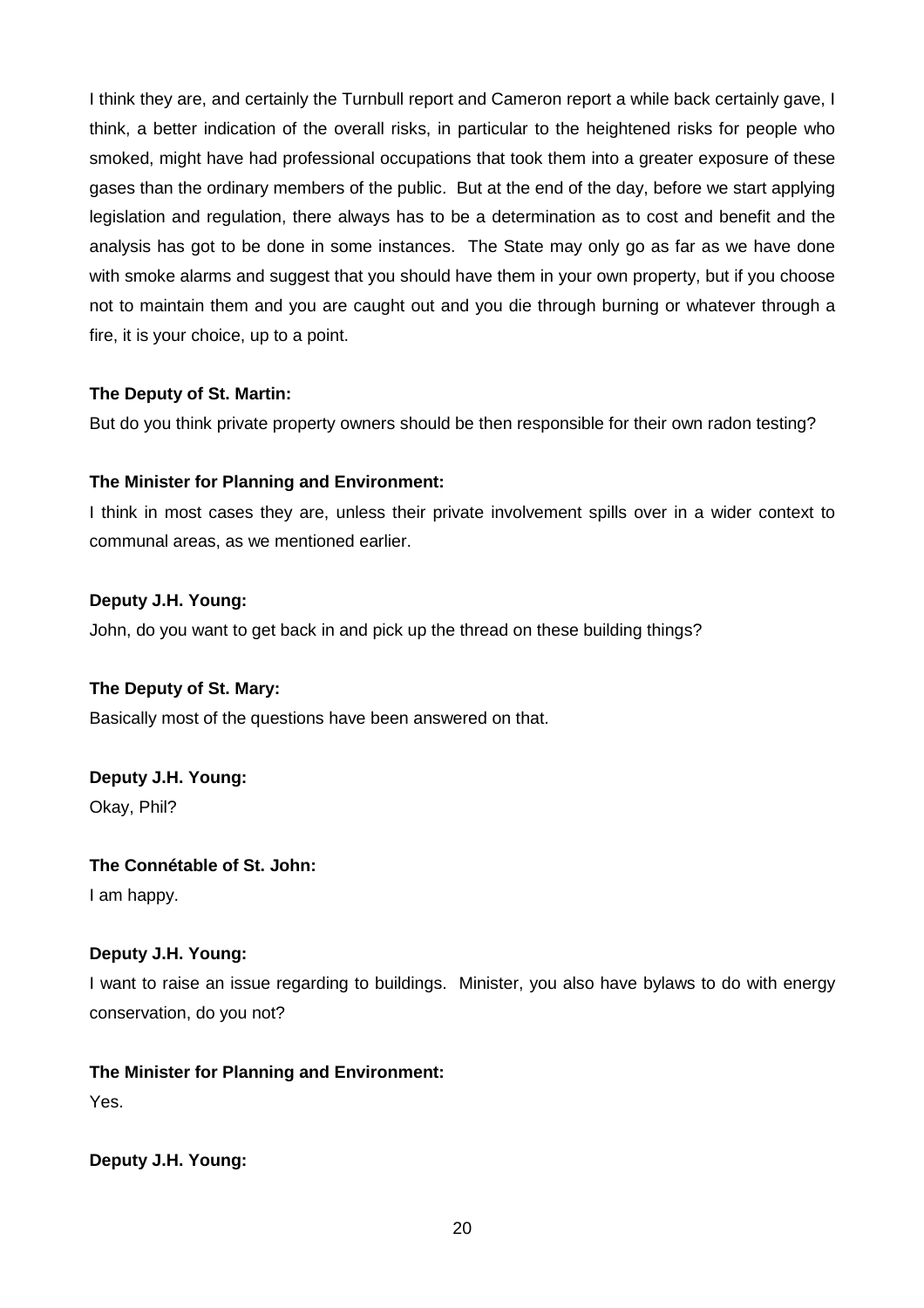Which, if I understand you correctly, you have - in response to practice changes elsewhere - made those requirements more onerous, if I can put it that way, more demanding on people constructing houses, constructing dwellings. Is there not a conflict between the issues of energy efficiency, which generally seems to involve sealing up buildings and having sufficient ventilation, which is the requirement for radon prevention or to prevent the build-up of radon?

#### **The Minister for Planning and Environment:**

I think there could be, but it really depends to the extent of the mechanical ventilation systems that are running when you have sealed-up units. It is just not the case that people only breathe air until they kind of expire naturally. The mechanical ventilation systems do clean the air and bring in other air from the outside and so I think although potentially there might well be problems with people who are not using their systems properly, it is the same principle as we were discussing previously.

#### **Deputy J.H. Young:**

Could we hear from Mr. Roscouet on this question? Anecdotally, one hears of people, particularly to older houses, sealing it up, dealing with draughts and so on. Does that not raise potential issues about increased risk of radon build-up in the homes?

#### **Director, Building Control:**

I think there is a couple of issues here. In terms of new build, I do not think there is a conflict. What we are trying to do with the energy requirement is to make improved energy performance of buildings, and infiltration which is uncontrolled is not conducive to good energy performance. What we are talking about, this is about leaky buildings, buildings that people are just losing heat and air through which is uncontrolled and they cannot do anything about it. What we are saying under the bylaws is: "Let us have controlled ventilation of the required standard." So we are doing away with the uncontrolled elements by sealing up the building, improving construction, but introducing proper ventilation which is controlled and appropriate to the needs of the people in the building, so I think we are not building buildings that do not have sufficient ventilation.

#### **The Deputy of St. Martin:**

But on what grounds do you think that that sufficient ventilation you talk of clears the radon out of the house?

#### **Director, Building Control:**

In terms of new build, we are dealing with it in 2 ways. We are putting barriers in to prevent radon ingress in the first instance, and you can then depressurise that through a fan if it is found to still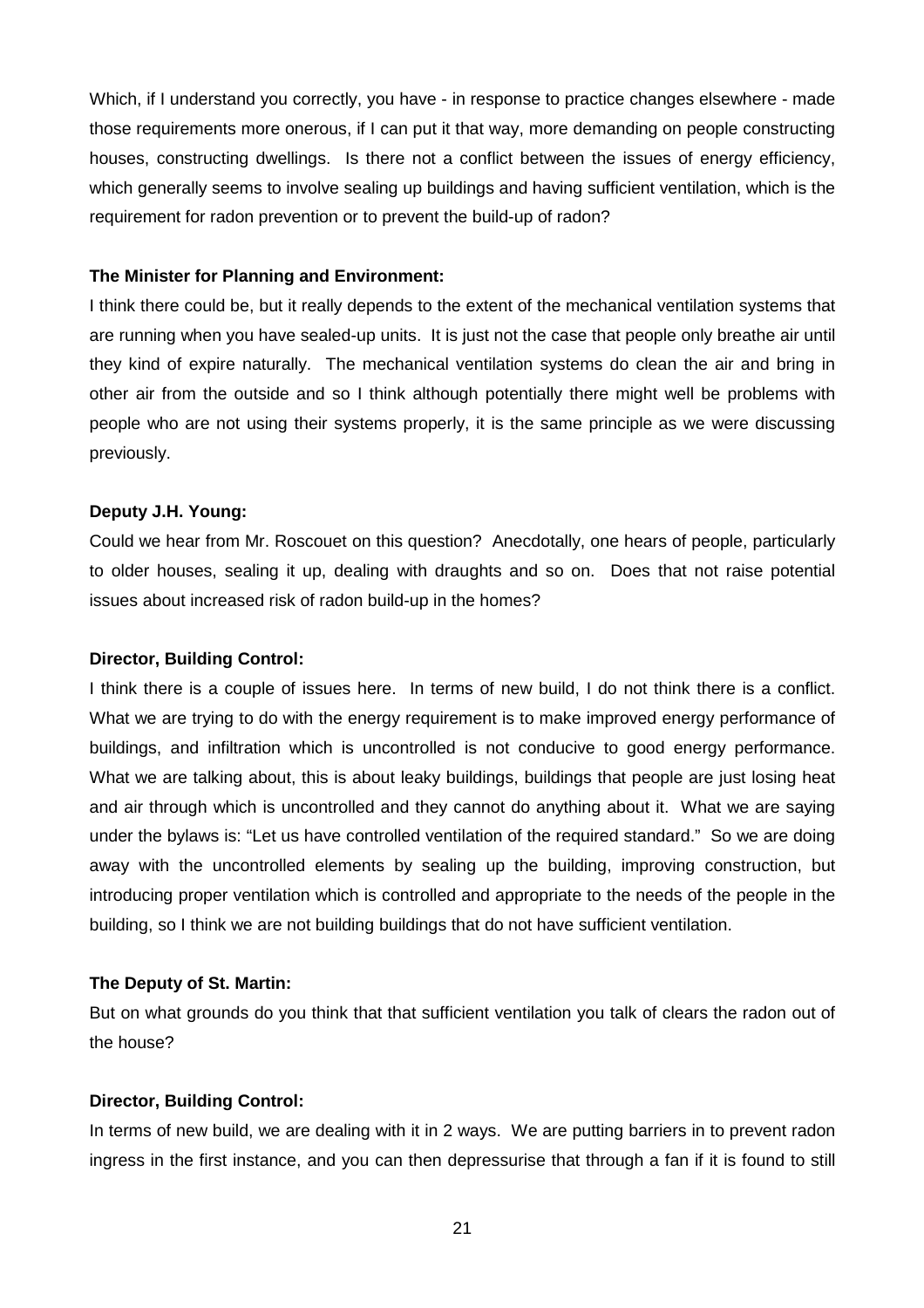be above the recommended levels. Then we have ventilation for normal, everyday purposes over and above that.

#### **The Deputy of St. Martin:**

But has the testing work been done in the U.K., to your knowledge, that proves that that works?

#### **Director, Building Control:**

In terms of radon measures?

#### **The Deputy of St. Martin:**

Yes. I am trying to get to this ventilation through the property, and I understand where you are coming from on uncontrolled ventilation, but you are saying smooth air running through the building is sufficient, but has the work been done in the U.K. to prove that it does clear radon, if radon gets into the property in the first place, that is?

#### **Director, Building Control:**

The ventilation that is provided for everyday use is not intended to clear radon. There is other measures to prevent the radon problem that work together, so if the radon measures have failed, effectively the barrier is not effective, that is where the sub-floor sump to depressurise the floor to deal with the radon at source comes into effect, and the ventilation for the normal living purposes is a separate element.

#### **The Deputy of St. Martin:**

So as far as you are concerned, the mitigating effect is below the property that stops the radon getting into it should be sufficient, and if the house is sealed up, it should not matter, because the radon should not be getting in?

#### **Director, Building Control:**

That is right, but the house will have ventilation as well for everyday purposes. You need ventilation to deal with all other issues in terms of air quality in the dwelling and that is provided, and I would suggest in a standard that is far better than we had in the old days.

## **The Minister for Planning and Environment:**

What is particularly interesting is that the jury is still out and research is starting to show that the old-fashioned practices, if you like, of opening the windows are possibly the best form of ventilation that you can have. In fact, there were some reports out I read just recently which ironically suggested that the work that was undertaken by Florence Nightingale in the Crimea, in looking after hospital patients, a lot of it was based on opening windows and allowing the inmates to have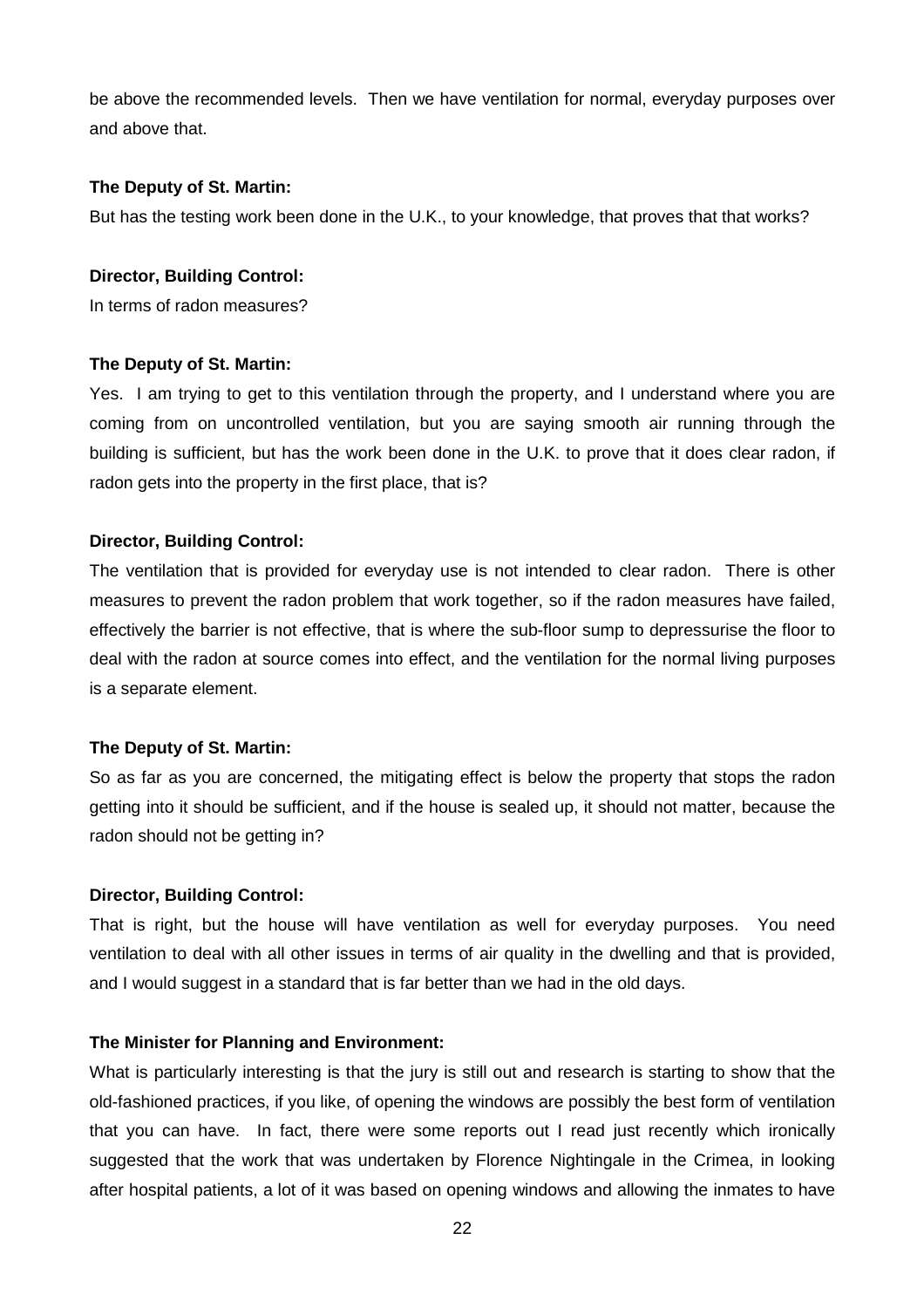open access to wholesome air. That research is being looked at again and there is a body of opinion building up to say there may well be kind of disadvantages to the internal mechanically ventilated tighter household indoor spaces that have to be looked at. This is why a number of years ago when we were doing the Air Quality Report, I suggested that a parallel report be undertaken - and that is beginning to be looked at - to look at the quality of indoor airs rather than just the internal airs that the previous report that has been published has delivered.

## **Deputy J.H. Young:**

What are you going to do with that then, Minister?

## **The Minister for Planning and Environment:**

Sorry?

## **Deputy J.H. Young:**

That work that you are talking about, what are you going to do with that?

## **The Minister for Planning and Environment:**

That will get to a conclusion and there may well be further changes to the building bylaws to revise the practices we have got at the moment, maybe to the extent of reversing some of them.

## **Deputy J.H. Young:**

Obviously our bylaws are principally based on the U.K., are they not? Can we adapt them locally? How free are we to adapt to local requirements?

## **Director, Building Control:**

Entirely free. We have requirements in Jersey that do not apply elsewhere, so our system, the model is based on the U.K., but the requirements are not identical.

## **Deputy J.H. Young:**

So we can respond? If, for whatever reasons, we need to modify to deal with this or on any other issue, we can?

## **The Minister for Planning and Environment:**

Yes, and from our way of thinking, that is in line with what you were asking about, where was the Minister for the Environment's interest in the matter. I think there is an over-arching high-level strategic interest in the generality of improving houses and, as I mentioned, resources and the use of, which sometimes the individual departments that do have some other interest do not necessarily look at.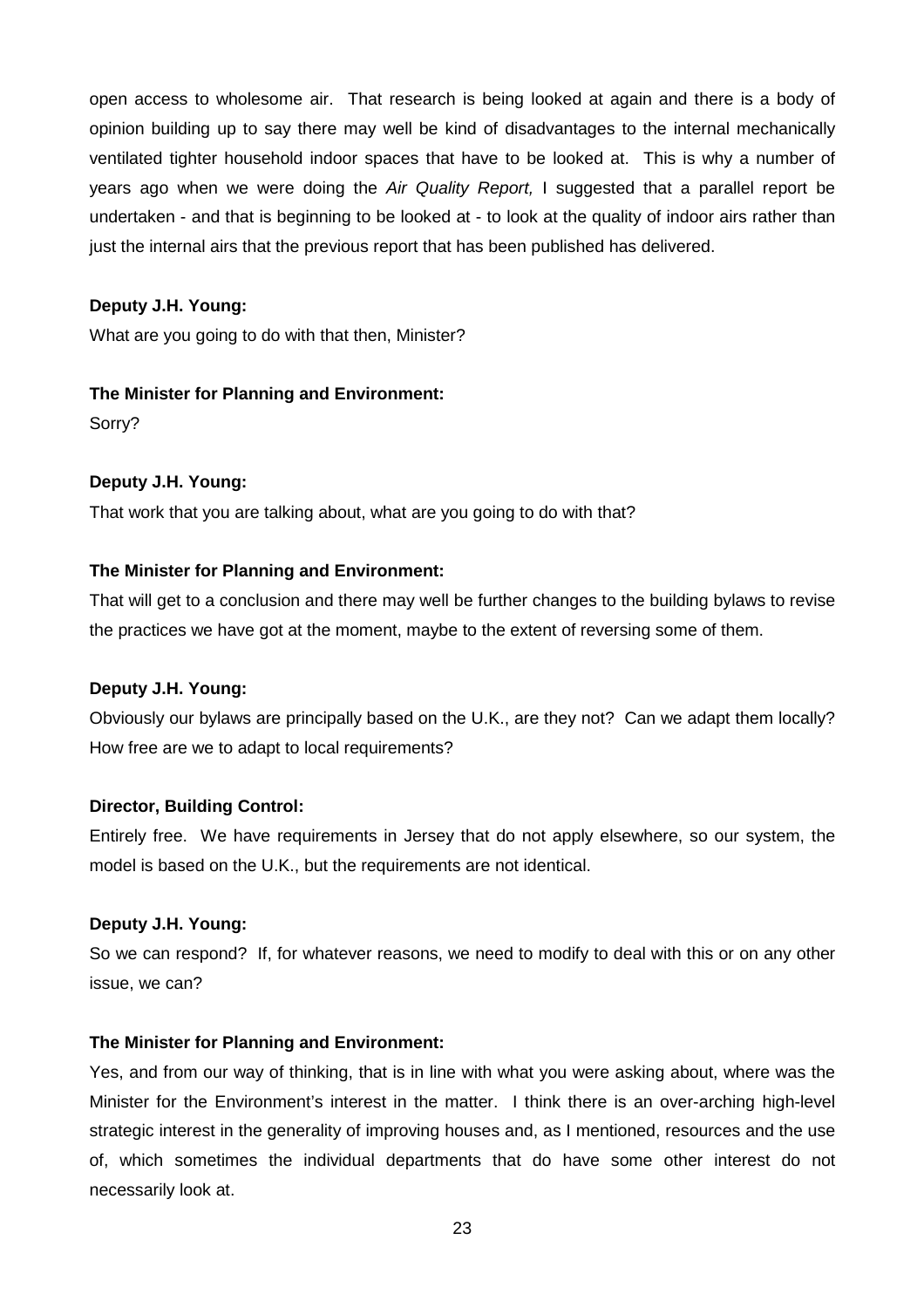#### **Deputy J.H. Young:**

Okay. Minister, the bylaws for the measures that Mr. Roscouet has explained, do they cover all types of buildings?

## **Director, Building Control:**

For radon measures?

# **Deputy J.H. Young:**

Yes.

# **Director, Building Control:**

No, they just apply to dwelling houses.

## **Deputy J.H. Young:**

Why is that?

## **Director, Building Control:**

Historically, prior to 1987, there were no measures at all. There was a major review of building standards in 1997. We were aware of work that had been done on radon and the Minister at that time decided it would be an appropriate measure to incorporate measures for new dwellings, because that was seen as the area where there would be most benefit by having measures. So that was introduced in 1997, based on the testing that had been done around that time.

## **Deputy J.H. Young:**

What about other buildings?

## **Director, Building Control:**

Other buildings, at the time the view was taken that the risk to radon is related to exposure and that exposure is greater in dwellings than in places of work. That was the decision that was taken, that it would be appropriate to start with dwellings and that was it.

## **Deputy J.H. Young:**

That was a decision taken by who?

## **Director, Building Control:**

That would have been the president of the committee at the time.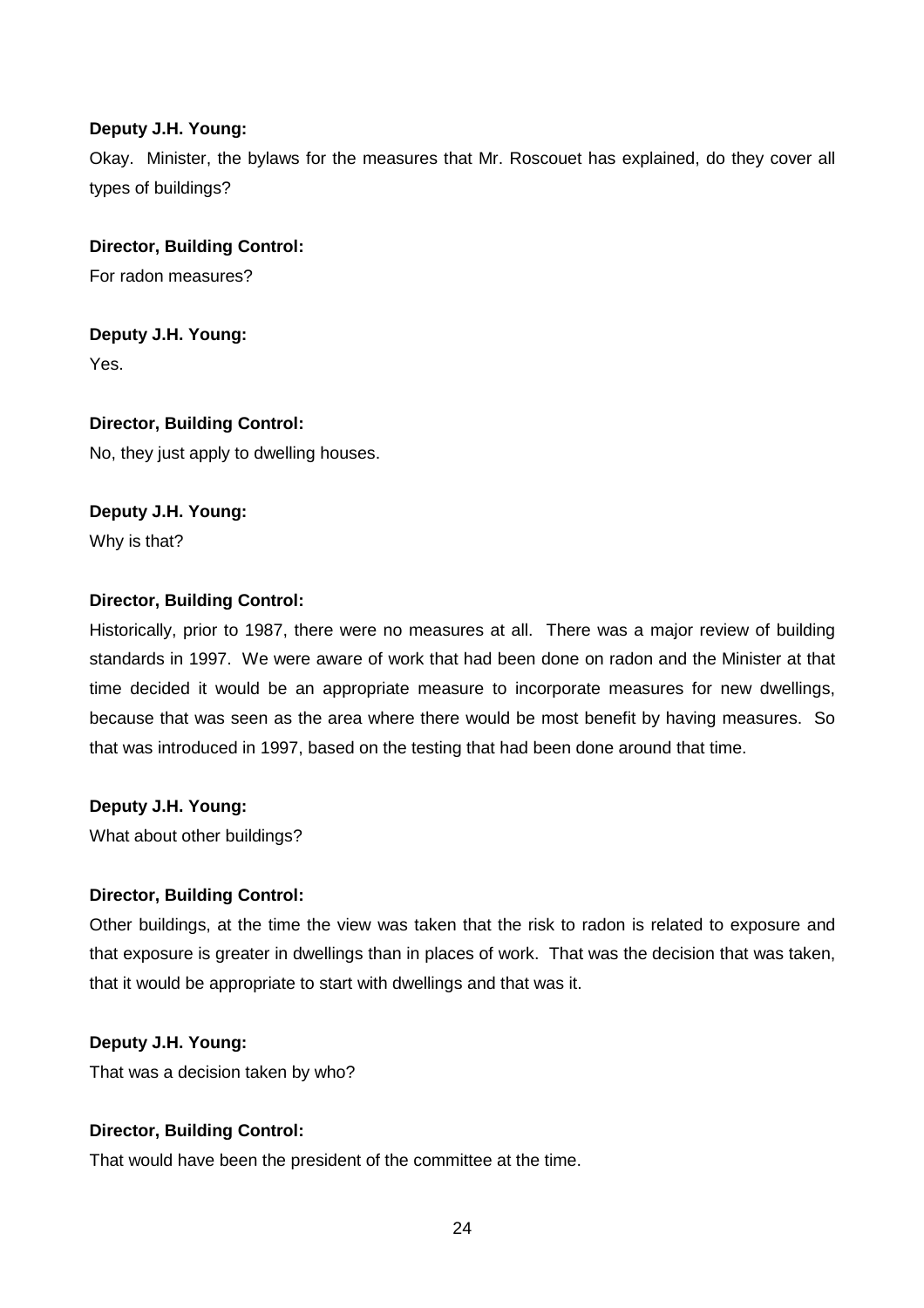## **Deputy J.H. Young:**

So it goes back to the committee?

**Director, Building Control:**

Yes.

**Deputy J.H. Young:**

Has that decision ever been reviewed in the light of experience elsewhere?

**Director, Building Control:** No.

**Deputy J.H. Young:** Is that consistent with other places?

# **Director, Building Control:**

The building regulations in the U.K. I understand do not apply to non-domestic buildings<sup>7</sup>, so our standards are not that different to elsewhere, I would suggest.

# **The Deputy of St. Martin:**

Do you think in circumstances where a building is being used 24 hours a day, 7 days a week that maybe it should change and we should be testing something like that? Or that is a political question maybe for the Minister rather than a…

# **The Minister for Planning and Environment:**

Could you give me a specific instance?

# **Deputy J.H. Young:**

I will give you an example: a prison.

# **The Minister for Planning and Environment:**

A prison. I do not know that all parts of a prison…

## **Deputy J.H. Young:**

Presumably the inmates, the people there cannot check their radon levels.

<sup>&</sup>lt;sup>7</sup> The Panel's adviser subsequently confirmed that the protective measures apply to all buildings in the UK (cf. BR211 2007 edition)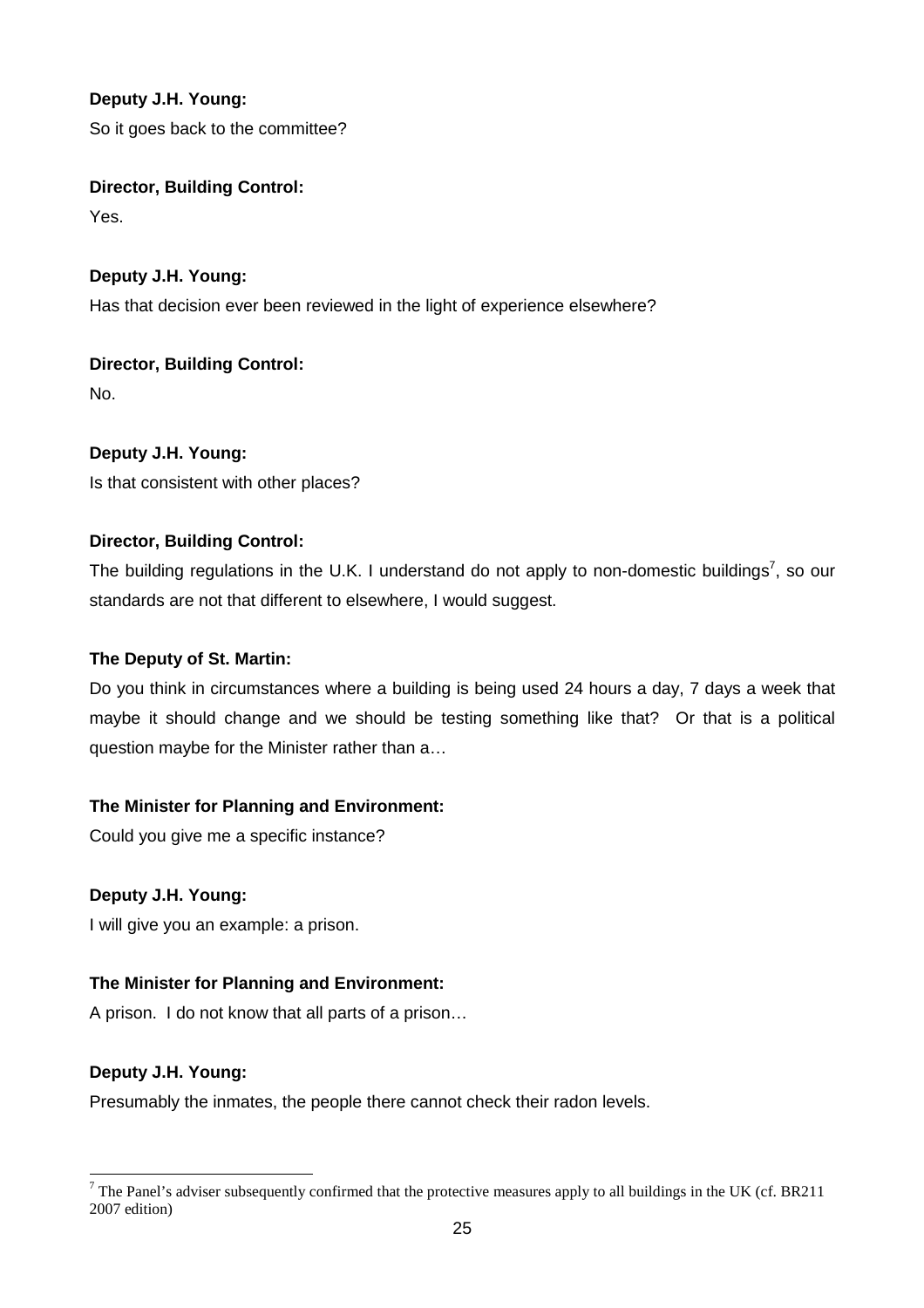## **The Minister for Planning and Environment:**

Presumably they cannot, but from the building work - when I was a member of the prison board that has been undertaken in the last 10 or 15 years, I would expect that the cells have been brought up to higher modern-day standards.

#### **Deputy J.H. Young:**

But Mr. Roscouet told us that it does not apply to non-domestic.

## **Director, Building Control:**

Just because the bylaws do not apply, it does not mean that a client cannot choose to put measures in in their building.

## **The Deputy of St. Martin:**

Could I just change the subject, Chairman?

## **Deputy J.H. Young:**

Yes, all right. There are other examples.

#### **The Deputy of St. Martin:**

I would just like to ask the Minister about his views on radon information and conveyancing. Obviously conveyancing is a section of building which is outside of State Government control; it resides very much with the legal fraternity. Do you think there is a place for radon information and I use it in the loosest terms - in conveyancing?

## **The Minister for Planning and Environment:**

I quite like the U.K. Government's previous scheme for having home logbooks, which are part of the conveyancing process, which outlined the whole building history of a particular house and gave it some type of efficiency rating as a way of kind of getting value out of the conveyancing systems that we do not otherwise have. That system has somewhat fallen into disrepute in the U.K., unfortunately.

[12:15]

We are back to these things not necessarily being considered, but I think just as when we go out and buy a washing machine or a car or whatever, we are now kind of being encouraged to pay particular attention to the efficiency of the vehicle and the extent to which it pollutes the external environment, or indeed our own internal environment, to dangerous levels for individual health. I think, yes, it could be something that could be considered, but how you bring that about is another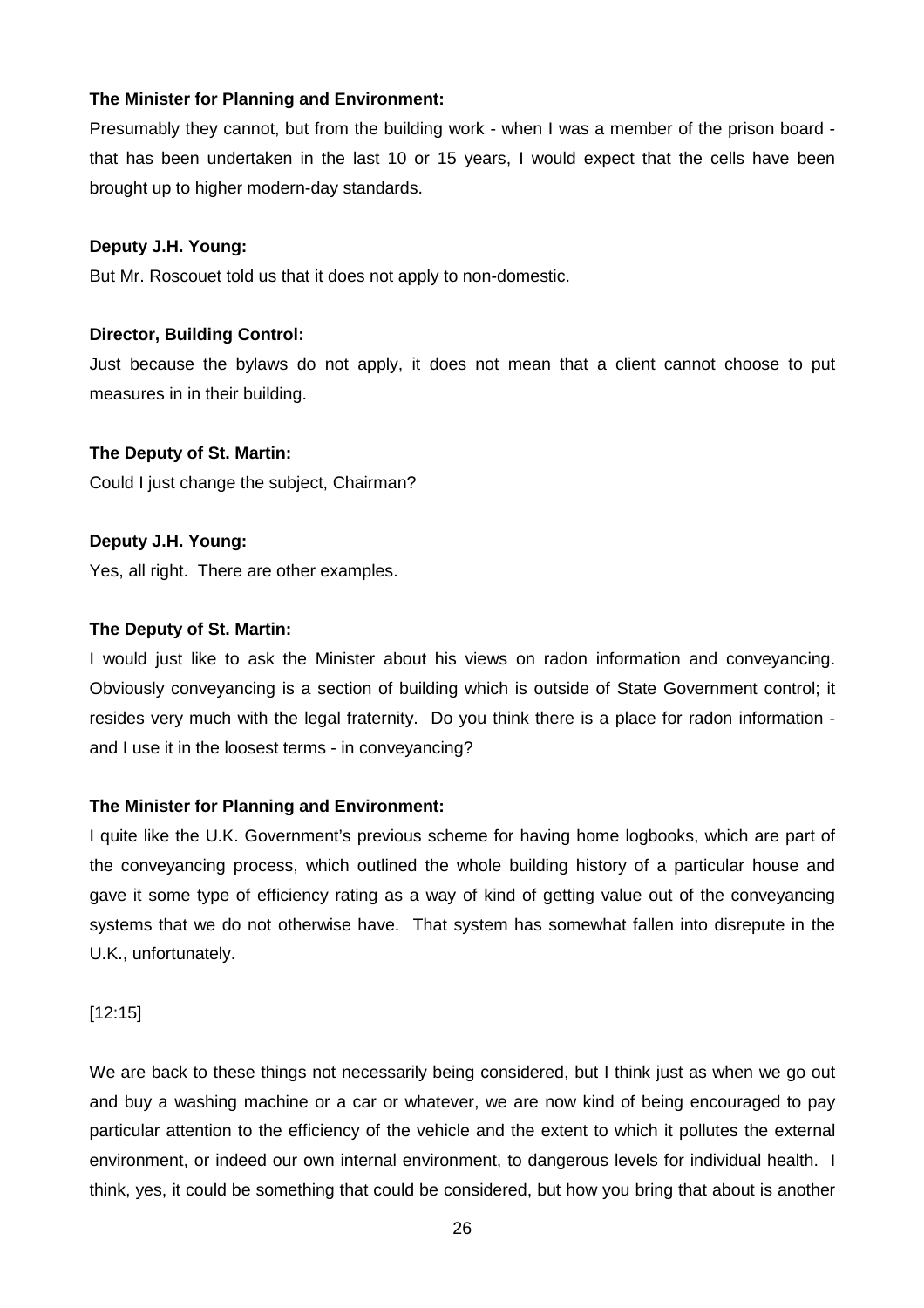question, because at the moment, we would be introducing a State measure which impacted on conveyancing clients and legal firms and all the rest of them, which is a private matter, and again, I am not sure to what extent if the States were to decide to involve itself in that kind of business that the people who are in that business would see that as an intrusion into their business independence and…

# **Deputy J.H. Young:**

But it is not something you would promote, Minister, since in effect you do not have any responsibility for this.

# **The Minister for Planning and Environment:**

If I were a benevolent dictator or whatever, then yes, I…

**Deputy J.H. Young:** If you were a benevolent dictator?

# **The Minister for Planning and Environment:**

Yes, yes, yes.

## **The Deputy of St. Martin:**

Surely you are that already, Minister.

# **Deputy J.H. Young:**

What type of dictator are you, Minister?

# **The Minister for Planning and Environment:**

I do not know. That is for others to decide, if you get my drift. Now, if I was in a position of greater power and authority to only get out of the system what I thought was best for everybody, then perhaps that might be something I would encourage people to do, but at the moment, I think there has got to be this balance between State intervention through laws and health laws and a proper testing and weighing up of whether or not all of the work that we would undertake is worth it, worthwhile in terms of the common benefit or public good.

# **Deputy J.H. Young:**

So are you saying that should be done or should not?

# **The Minister for Planning and Environment:**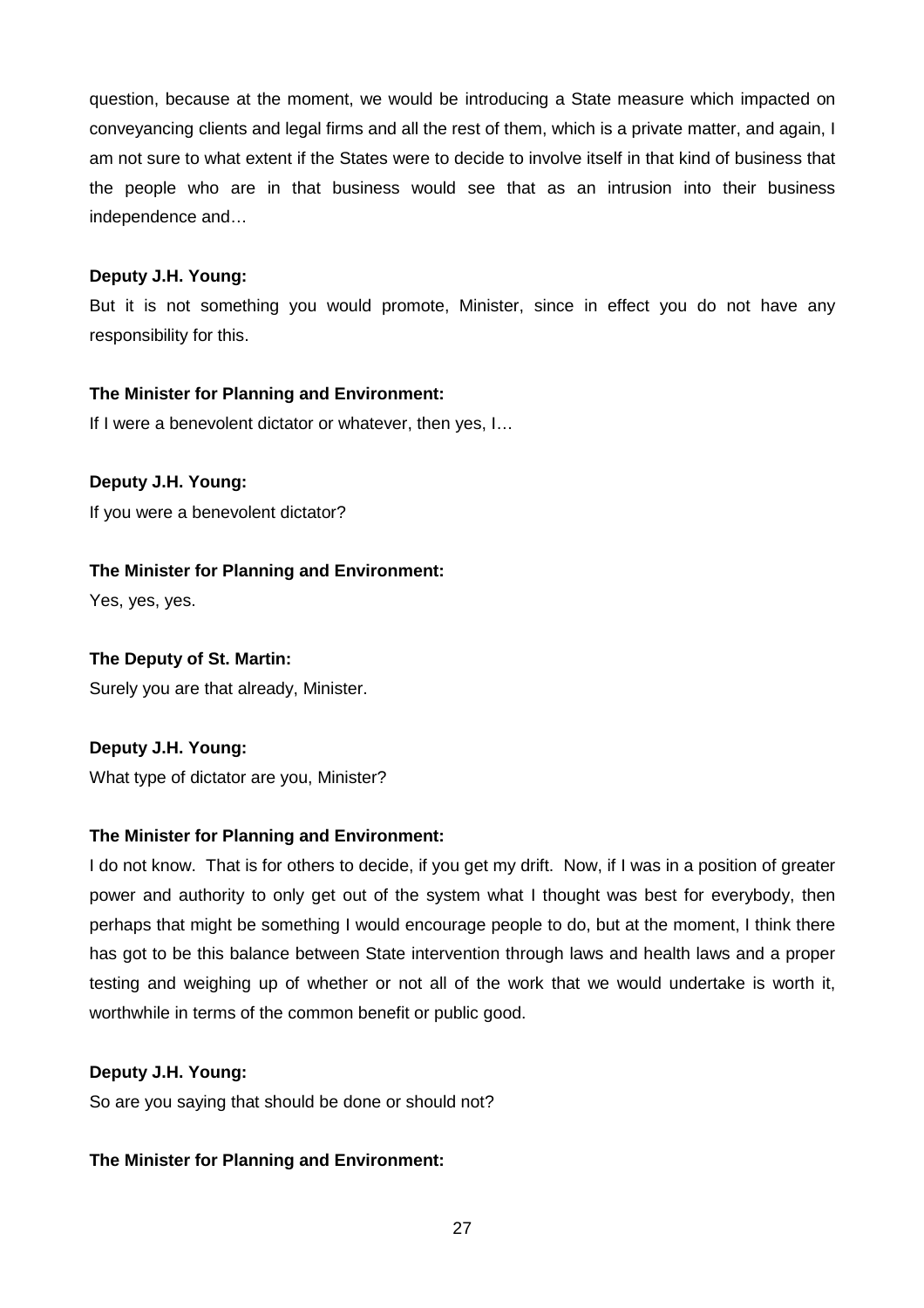At the moment, if the European Community turned around and said: "Right, okay, we need greater controls in order to control radon in water or the indoor environment" then on assessing that information, that would give me a positive encouragement.

## **Deputy J.H. Young:**

So you respond to E.U. changes?

## **The Minister for Planning and Environment:**

But in the absence of that, obviously any minister in a position to implement changes to how people live, without having an adequate scientific back-up or social or cultural kind of change framework that people have agreed and signed up to, you run the risk of telling people what to do and they do not want to do it, so you are not going to get them to do it if it is still up to them to do it.

## **Deputy J.H. Young:**

Right, as the Minister for the Environment, you are saying to us there are limits to how far you can go to introduce new ideas…

## **The Minister for Planning and Environment:**

There are, absolutely.

## **Deputy J.H. Young:**

… new technologies into these things.

## **The Minister for Planning and Environment:**

Definitely, and it does not stop the department from issuing public statements through the Eco-Active scheme or any other part of our department to encourage the wise use and better practices to be undertaken, even if they are only going to have the case of those who would wish them to be applicable.

## **Deputy J.H. Young:**

I am going to stop you there, Minister, and I am going to ask our adviser, I think you may have a question here.

## **Adviser, PHE Centre for Radiation, Chemical and Environmental Hazards:**

Yes. It was going back to the discussions on the bylaws and the fact that you inspect for radon protection in new builds and obviously then sign-off on completion. Do you add any information or advice that householders should test in the completion information?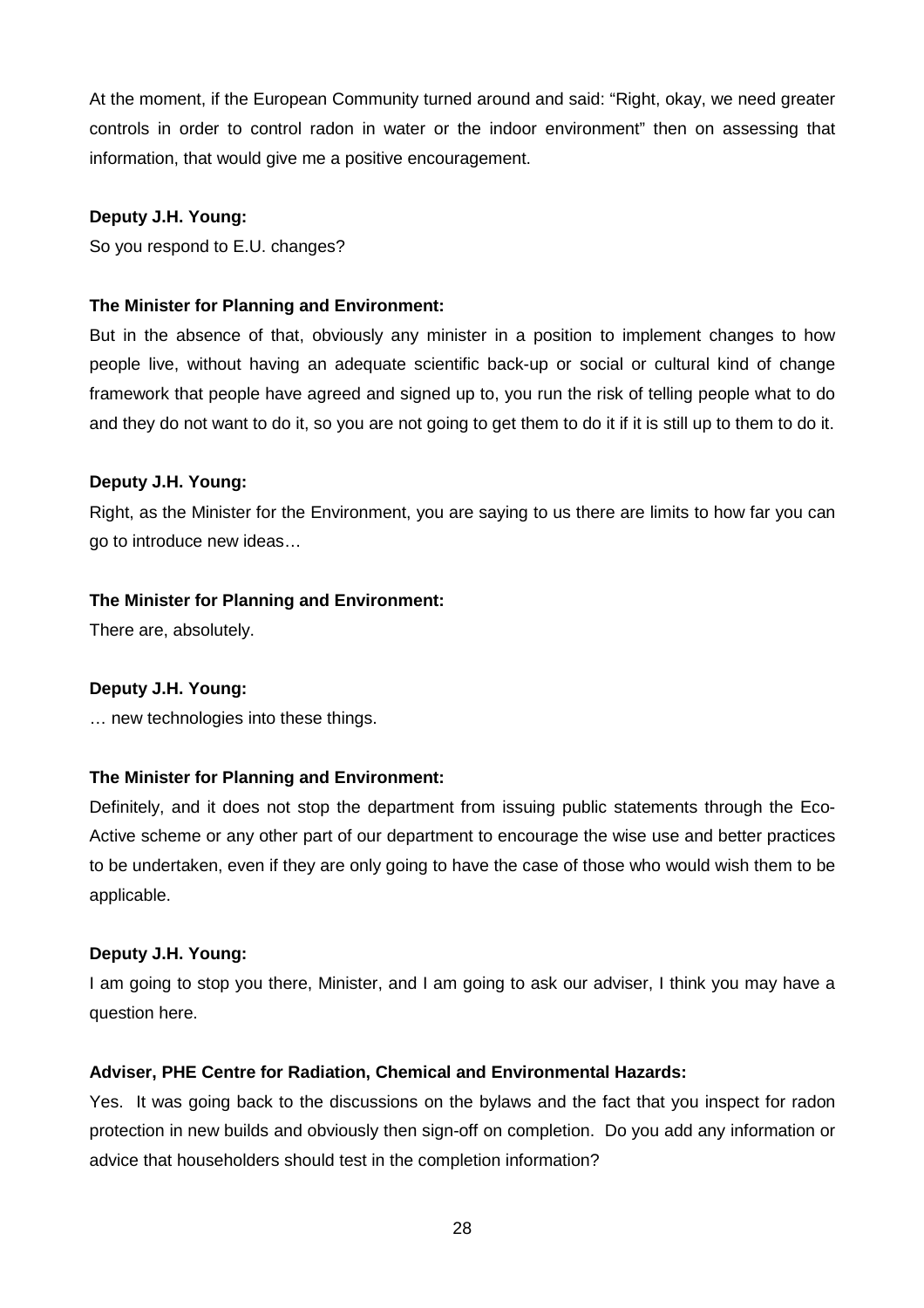# **The Minister for Planning and Environment:**

No, but that is obviously something that is being covered more and more by local U.K. authorities and it is something that we could quite easily add on to our educational sites.

## **Deputy J.H. Young:**

So you will look at it?

## **The Minister for Planning and Environment:**

Yes.

# **Deputy J.H. Young:**

Does that clear up that point? Any other points?

# **Adviser, PHE Centre for Radiation, Chemical and Environmental Hazards:**

Yes. I mean, they do not inspect in the U.K. at the moment, so I am very encouraged that you do.

# **Director, Building Control:**

I think it is an important element. If you do not inspect it, I would have much less confidence in the measures.

## **Deputy J.H. Young:**

Do you want to come back again or does that do that one?

# **Adviser, PHE Centre for Radiation, Chemical and Environmental Hazards:**

No, that is fine, thank you.

# **Deputy J.H. Young:**

John.

## **The Deputy of St. Mary:**

At present, can homeowners or tenants apply to have their accommodation tested for radon and who would they apply to for that service?

# **The Minister for Planning and Environment:**

I think that is an area that is covered by the… I am not sure it is covered, but it would be covered by the Air Quality Strategy, and as I say, because the Air Quality Strategy is mainly centred on the external areas, first of all, we have not got as far as moving inside.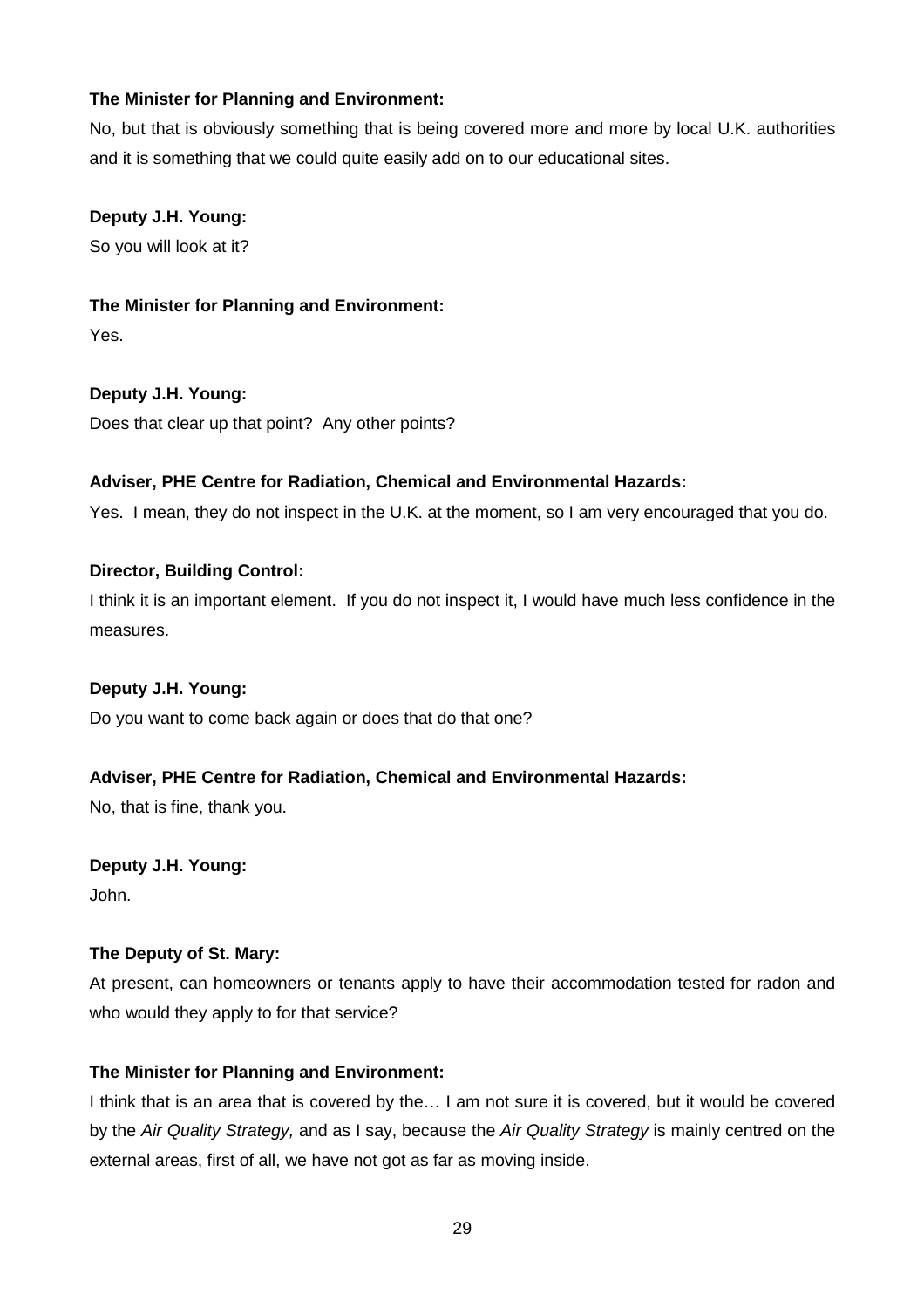#### **The Deputy of St. Mary:**

There could be a case where tenants in another building, for instance, are extremely worried about it and that they want to allay their fears.

## **The Minister for Planning and Environment:**

It is certainly something that we could consider, and as I mentioned earlier, a quick trawl on the internet would show you various U.K. authorities. One that I looked at fairly recently was East Devon, and they have got pdf files, like a checklist, as to what you do if you think you have a problem, who you can apply to to get some government assistance if assistance programmes are in place and that type of thing. We do not do that at the moment, but it is certainly something that I would consider doing.

## **Director, Building Control:**

If I could just add, on the States website there is guidance about how to go about having your house tested. It is a pretty simple process. You pay a fee, you get given detectors to put in your house and you send them to be tested and you will get a full report back.

## **The Deputy of St. Martin:**

Have we got any idea how often this site is accessed? Are we aware that it is publicised enough, that people know it is there and it is used?

## **Director, Building Control:**

It is on the gov.je website, so anybody who uses the States website would easily find it by typing "radon" into a search.

# **The Deputy of St. Martin:**

Just type in "radon" and it…

## **Director, Building Control:**

Yes, it will just come up. There is lots of information there.

# **Deputy J.H. Young:**

Do you want to follow up, John?

## **The Deputy of St. Mary:**

Yes. I appreciate it is on the website, but there is still a lot of people that cannot get on to the website, especially the elderly. Will this be published in the media?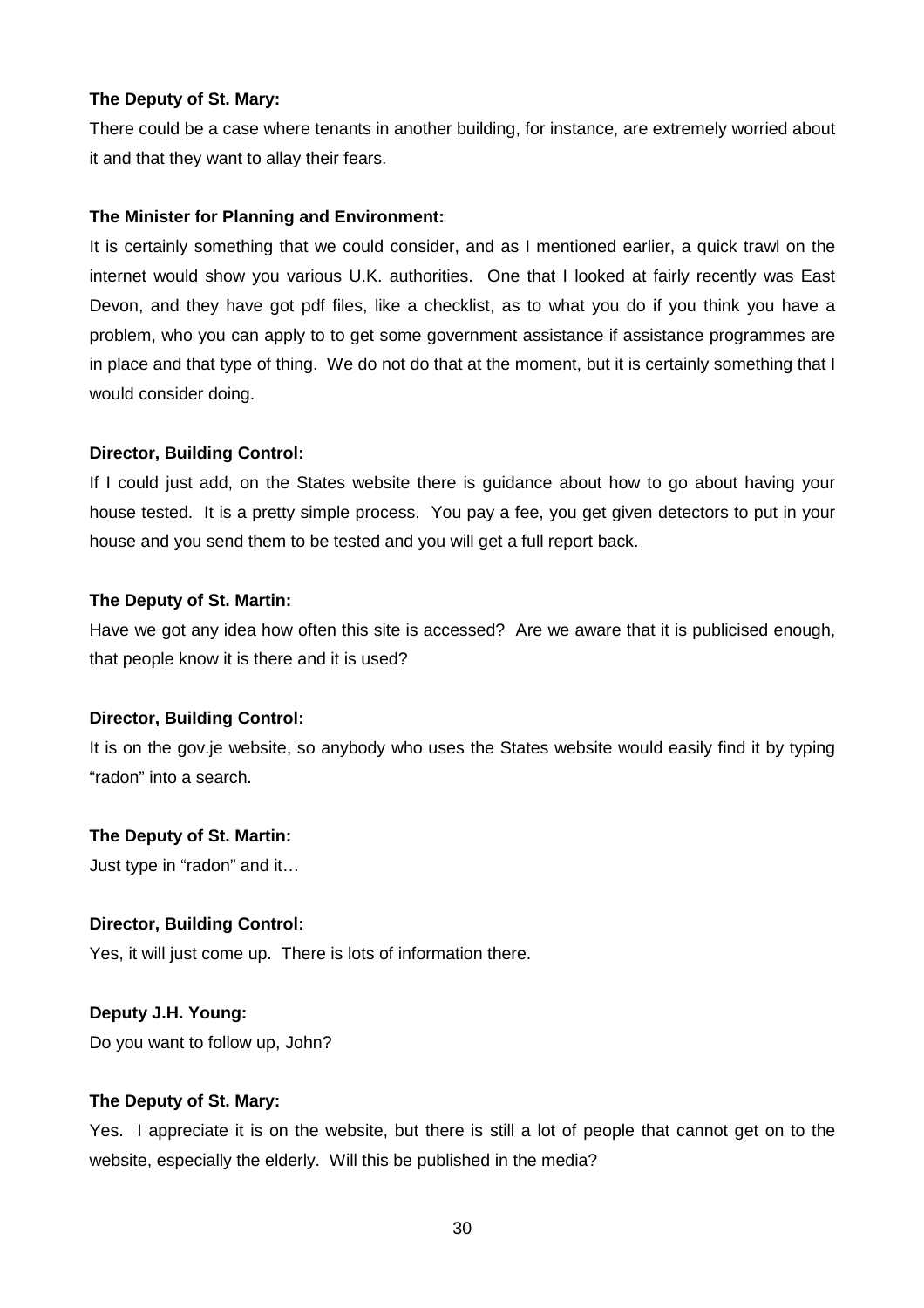#### **The Minister for Planning and Environment:**

I think we have got to be a little bit careful, and certainly a lot of the political discussion that took place as to whether or not we should have further radon surveys and this, that and the other, the advice that was being given was that we should not be creating the sense that there is a huge kind of panic measure, because the problem is so big that we are all going to die tomorrow if we do not take kind of radical steps to improve the situation. As I said previously, these things, we have to determine whether or not there is a big enough problem in the first place. We are going to obviously kind of extend our actions according to how big that problem is, and from the medical advice that we have had, the indication with the last report was that the exposure to risk for houses that had not been converted or had any of the membranes put in or some sort of whatever, and there was a greater potential for hazard to yourself if you were a smoker in addition to living in one of these places. But then again, the guidelines that come out are just rules of thumb and just to say that you are a smoker and you are living in a 250 year-old granite place does not necessarily imply that you are going to come down with any cancer or lung cancer-related illnesses, because there is a whole load of genetic kind of links to say that some people are going to be more prone to lung diseases and those external contamination conditions than others. So it is not a clear case of saying: "Right, if you have got a building and we find ourselves with too much radon being released, that is it, you had better come in quickly and knock your building down or do something very expensive, because if you do not do that, you are going to diminish your chances of living for that length of time that you would otherwise be able to." So it is kind of a grey area, but what we must not do - and I do not think what we should be doing - is to be responding at a level that would indicate that there is a huge problem and a huge public health problem which we have not been advised on as yet.

#### **The Deputy of St. Martin:**

I think I would quite agree with that, Minister, but whether it is an old building or a new building, if we do work that helps to hopefully mitigate radon, testing results would be useful to see how good we are being.

#### **The Minister for Planning and Environment:**

But then you have got the public interest and the private interest, and again, what I was saying previously, we have to be careful of the extent to which we tread on people's toes in a private capacity and take away their rights to abuse themselves, should they wish to do so.

#### **The Deputy of St. Martin:**

Absolutely, but it must be helpful to test occasionally to see that the mitigating circumstances that one is putting in place are viable and proving useful.

31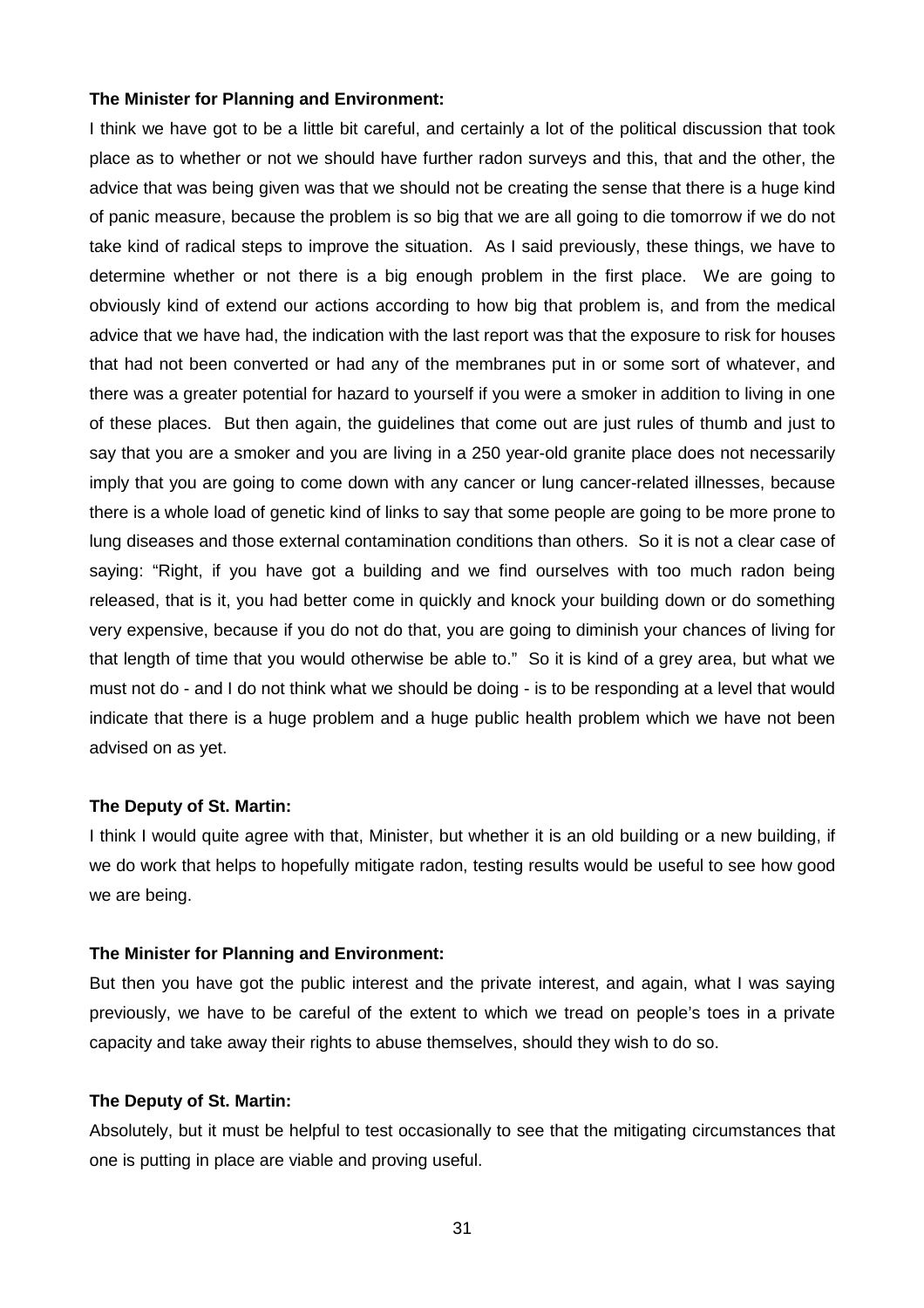#### **Deputy J.H. Young:**

Minister, are you saying then that we should not do anything, that we should not even be aware? Looking back, I asked because the panel has been informed that we have done tests over a period of 27 years, testing in 1987, 1988, a second phase of testing then shortly after that and then in 1992 and in 2012, and in total, I think there was something like 130 homes tested over the period of 27 years. That strikes me as being rather low and particularly as that what we have been told in those reports is that the last test, 17 per cent were above the action level of those tests. In response to questioning about whether there was a need to do more testing, whether to make more people aware, are you saying that we should not?

#### **The Minister for Planning and Environment:**

I think we are probably about at the right level until medical evidence builds up to suggest that kind of greater measures have to be taken. We have got the radon advice sheet, for example, that says: "Anyone still wishing to have a radon assessment can access this from the U.K.'s Health Protection Agency via the Health and Social Services Department's Health Protection Team, [telephone number] at the reduced negotiated rate of £35 per survey." So there are measures there to assist people who might be worried, but I think that is different to asking the Environment Department or the other health departments to actively up the level of intervention in order to reduce the potential risks to a miniscule level, which we are being advised is already at a low level.

#### **Deputy J.H. Young:**

Perhaps if Mr. Roscouet could comment. Can he recall anybody ever coming into the department asking for help, advice and guidance regarding radon in their buildings?

#### **Director, Building Control:**

Yes. We have had on occasion people, particularly after the news release in 2012, that generated inquiries to the department to say how could they go about getting their house tested. Some people are quite knowledgeable and they already are aware of radon issues and they come to us after a test, saying could we advise on what measures could be done to reduce the levels, and we give that advice.

## **Deputy J.H. Young:**

Right, so you have been able to respond to those?

## **Director, Building Control:**

Yes. Yes, we have. We have not physically done the test.

#### **Deputy J.H. Young:**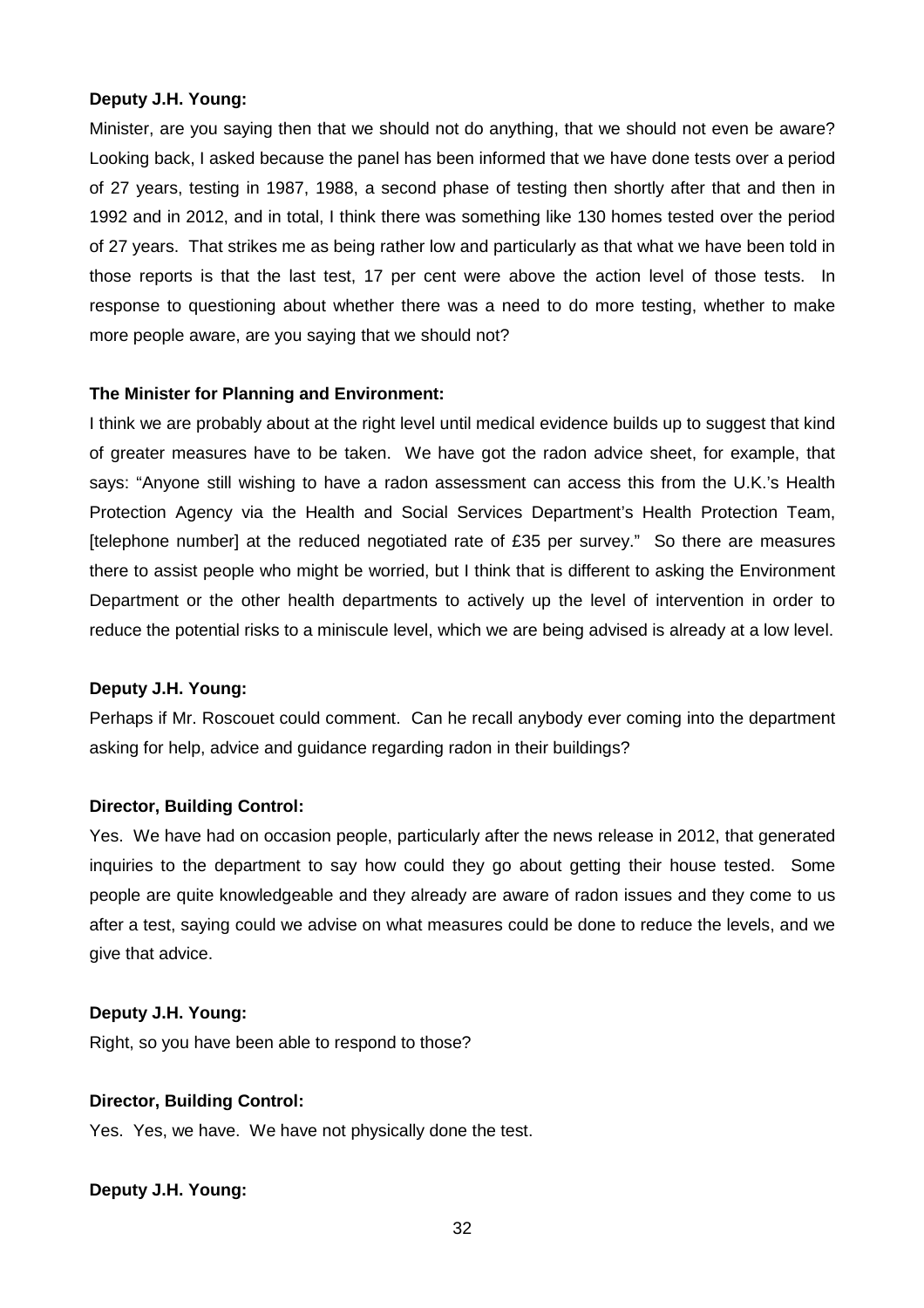But these were people that had the tests done?

#### **Director, Building Control:**

Some people had tests done. Some people asked about how would they go about getting a test done following the release and we guided them into the direction of how they could do it. That is the sort of questions that we are asked, so we say: "We do not do the tests on the Island. They are done off-Island." They understand what is required for the test and if the readings come back and they are concerned - and some people have been - they have asked us how could they, for their situation, deal with that problem and we have given advice on that.

#### **Deputy J.H. Young:**

Can I ask you, do you do testing for any other types of requirements to the bylaws? Do you do actual tests for anything else?

# **Director, Building Control:**

Yes, we do.

#### **Deputy J.H. Young:**

On what?

## **Director, Building Control:**

We test for sound insulation, we test for air leakage for energy performance, we test for drainage leaks. A number of tests.

## **Deputy J.H. Young:**

But not for radon?

## **Director, Building Control:**

Not for radon.

## **The Deputy of St. Martin:**

Are you aware of anybody who contacted you following a high test initially that has had some work done of their property who has retested and had some results post-work?

## **Director, Building Control:**

I am not aware of anybody coming back after doing the remedial works and having further tests done. My experience is if there is not a problem, they do not tend to tell us.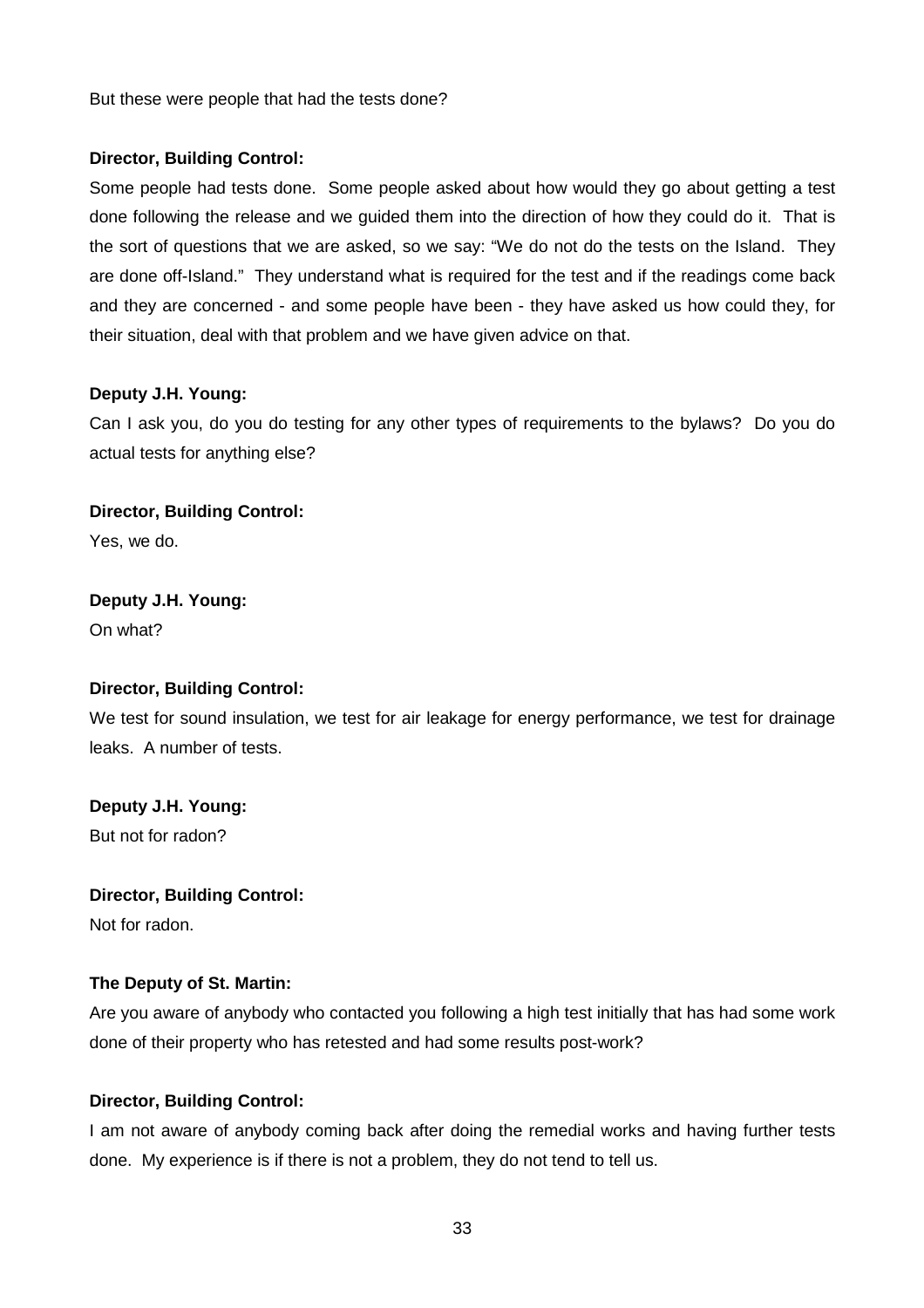## **The Deputy of St. Martin:**

Is it possible that public health would have that information?

## **Director, Building Control:**

It is possible, it is possible. Environmental Health may have other information that we have not got.

## **Deputy J.H. Young:**

Can I ask, Mr. Roscouet, when did you last meet the public health team to discuss this?

## **Director, Building Control:**

To discuss radon specifically?

## **Deputy J.H. Young:**

Yes, building bylaws and radon.

## **Director, Building Control:**

We had discussions at the time of the tests in 2012, talked about the results of that. I have been provided with test results to look at and see…

## **Deputy J.H. Young:**

Oh, you have been shown the test results?

## **Director, Building Control:**

I have, yes.

## **Deputy J.H. Young:**

What was the purpose of that?

# **Director, Building Control:**

Just so that we could see whether or not there are issues on any of the properties tested were ones that bylaws had applied to, because that would have informed us on maybe there are issues there.

## **Deputy J.H. Young:**

Oh, so you got the information about the test results. You could see which ones were unsatisfactory… sorry, not unsatisfactory, in excess of the action level.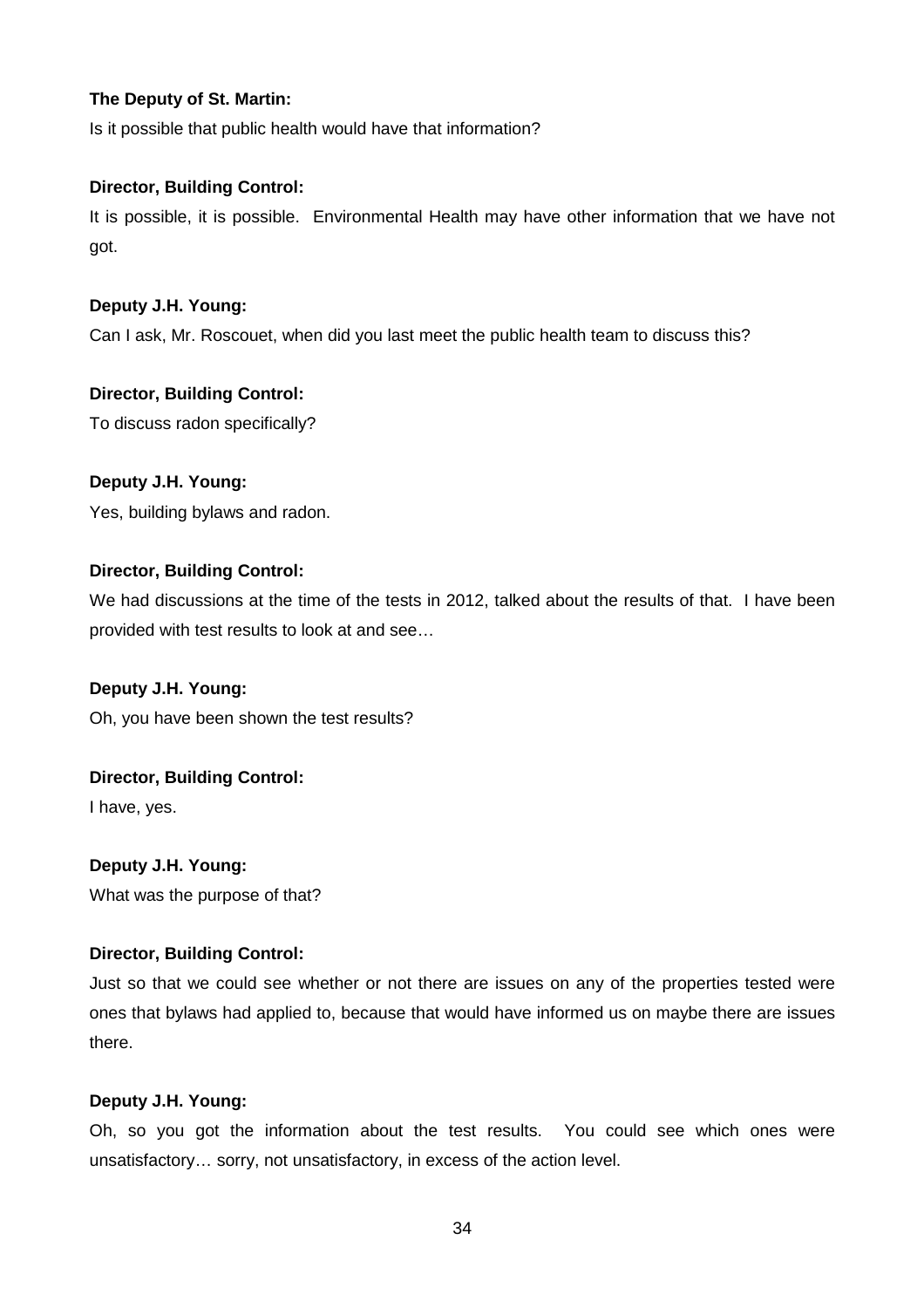# **Director, Building Control:**

That is right, yes.

# **Deputy J.H. Young:**

Then you were able to check whether or not…

# **Director, Building Control:**

Yes, any that related to modern-day construction that we were aware of, that measure of…

# **Deputy J.H. Young:**

What were your conclusions as a result of that?

# **Director, Building Control:**

None of the ones tested, affected properties, had any bylaw measures. As I say, they were all very old properties.

[12:30]

# **The Deputy of St. Martin:**

All the properties that were tested were old properties?

# **Director, Building Control:**

Yes, the majority of them were 1900, 1950s.

# **The Deputy of St. Martin:**

Would that indicate to you that they were tested not at random then?

# **Director, Building Control:**

I am not sure how the test was done. I am not sure.

# **Deputy J.H. Young:**

Did you ever go and look at any of these properties?

# **Director, Building Control:**

No, but the detail, it gives quite a lot of information on the construction, about the floor construction and the age of the property and the type of construction.

# **Deputy J.H. Young:**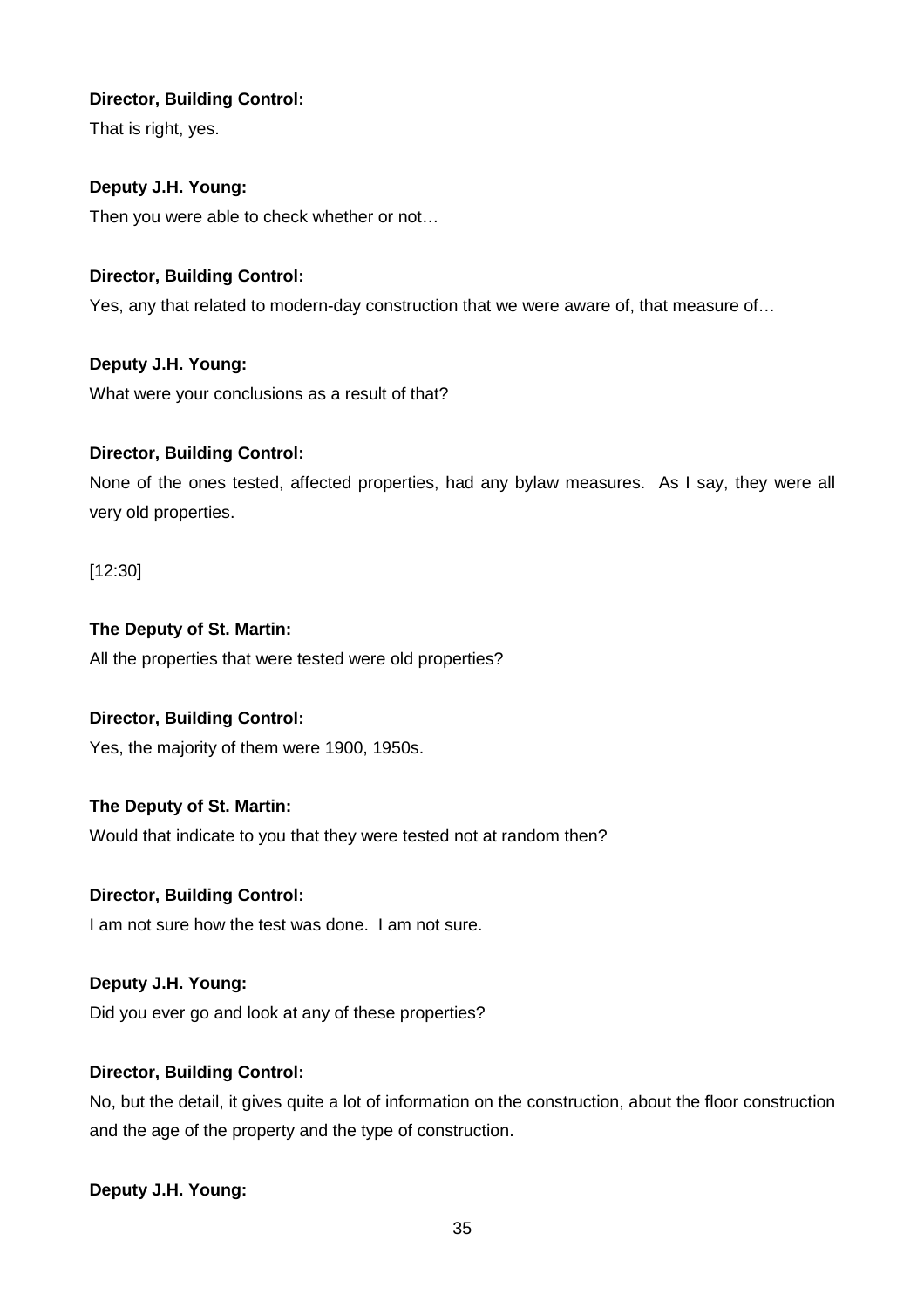We have not got that information.

## **Deputy J.H. Young:**

No. So did you receive all the test results?

## **Director, Building Control:**

Yes.

## **Deputy J.H. Young:**

Would I be right in assuming you received that from the Minister for Health or her Department to assist you in checking out whether the bylaws were working and whether…

## **Director, Building Control:**

Yes, and whether there were issues from a bylaw point of view that we needed to know about.

## **Deputy J.H. Young:**

Whether you needed to know, but your conclusions were, if I may sum up, that they did not affect any properties that were covered by the new bylaw requirements, but other properties?

## **Director, Building Control:**

That is right.

# **The Deputy of St. Martin:**

Was that a surprise to you?

## **The Connétable of St. John:**

Would you share those results with this panel, Minister?

## **The Minister for Planning and Environment:**

Yes, no problem, if it is available.

## **Deputy J.H. Young:**

Yes, that is new information to us. We had not been given that.

## **The Minister for Planning and Environment:**

One of the interesting points for me is the extent of which certain areas in the Island could be designated as hotter spots than others, and if you look at the geological formation that is there, it is likely that some areas are hotter than others.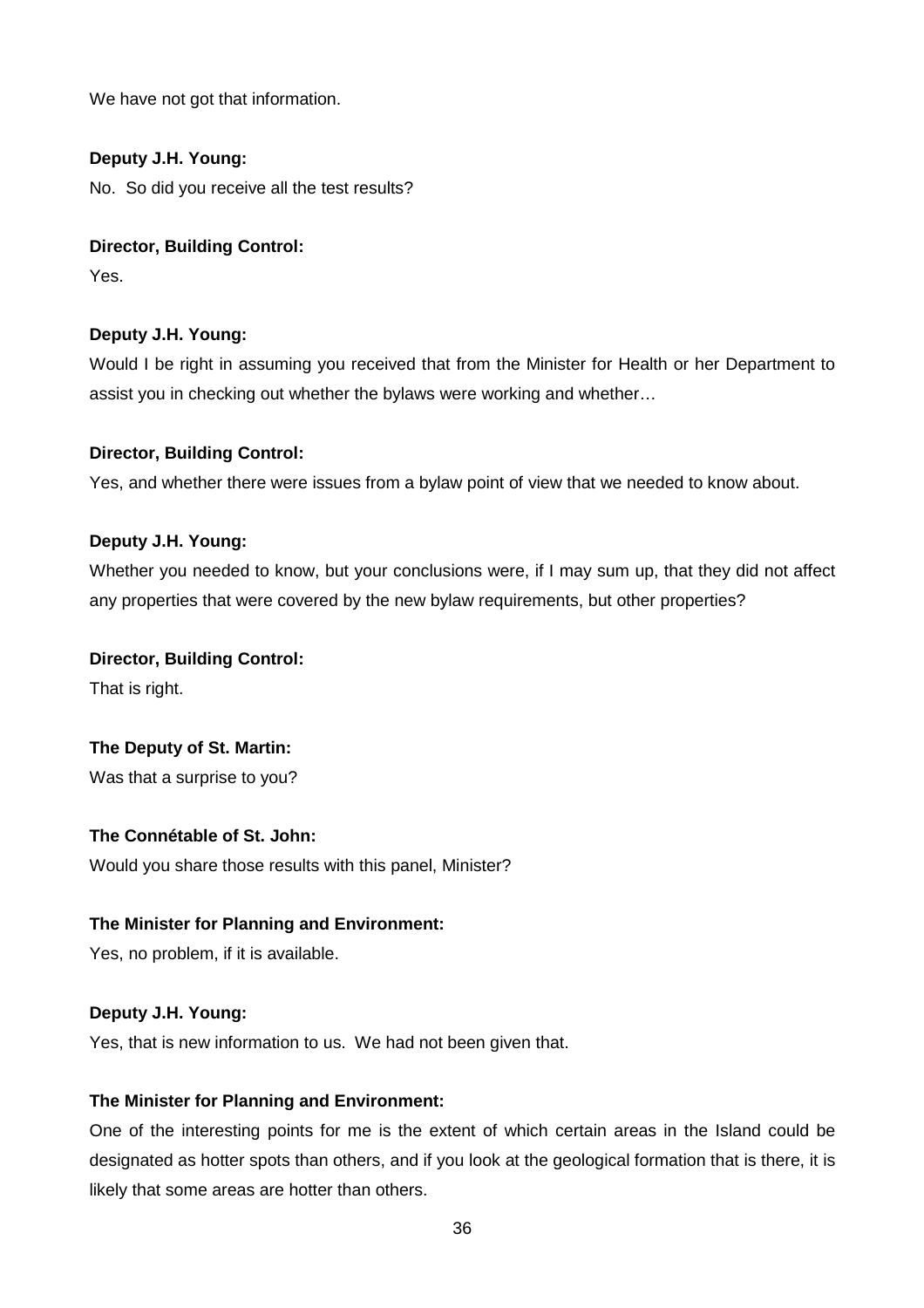#### **Deputy J.H. Young:**

What is your view about doing that then?

#### **The Minister for Planning and Environment:**

I think the work is probably already undertaken in terms of the geological maps that have been produced by other bodies.

#### **Deputy J.H. Young:**

Yes, but you are proposing, I think, what I might call a proposal about target areas. Is that what you are saying?

#### **The Minister for Planning and Environment:**

If the E.U. and the U.K. decide with their health authorities that further measures need to be taken, then obviously those measures would be better taken if they were targeted. Although we can designate the Island, because the bulk of it is granite formation or whatever, there is a wide variation between the make-up of those rocks and the extent to which radon may be able to be produced from those rocks. So the production of a further map on our educational site might be all that is required to say: "Look, if you live in close to Deputy Young or whatever, if he is in a bad area, then make sure you come to us to have a check."

#### **The Deputy of St. Martin:**

Do you think that is fair, Minister? We were given a list of the properties that were done and we were given the parishes they were done in and their results, but the worst - or the least best 8, if you like - are all in different parishes, so we know from looking at the very crude results that we have that this is an Island-wide issue, if it is an issue at all.

#### **The Minister for Planning and Environment:**

No, I do not think that is right. It is certainly not an individual parish-wide issue unless the underlying rocks on which the parish are built are uniform and generally the different parishes are based on different rock formations.

#### **Deputy J.H. Young:**

So to be clear, Minister, you are saying that you do favour, if I am wrong…

#### **The Minister for Planning and Environment:**

If the medical evidence out there is suggesting that further intervention is needed to be done by States departments in order to improve the general public health situation of the radon advice that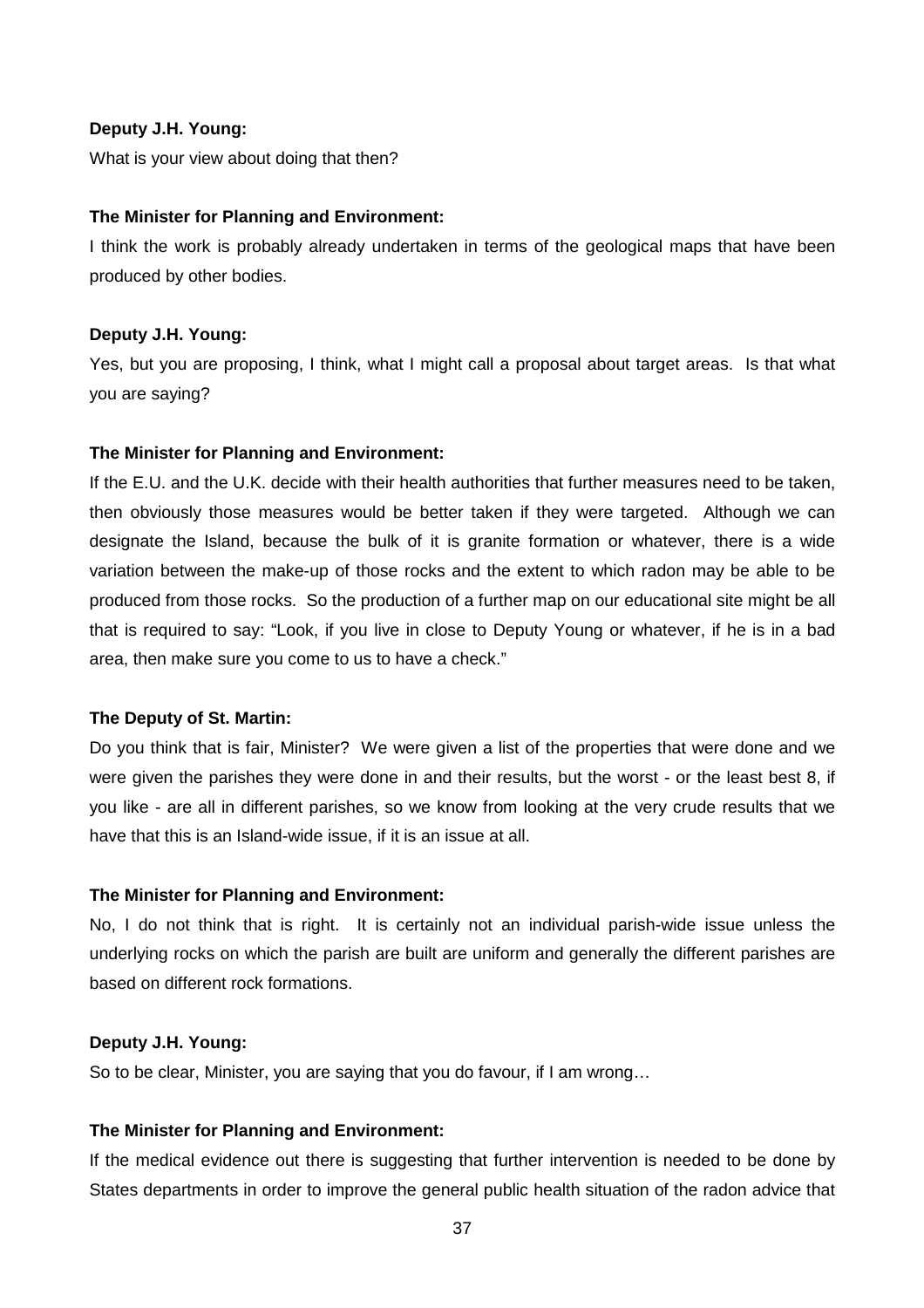was given and it was useful to publish a map suggesting which areas are more likely to be able to express the problem or not, then the publication of such a map would be something we could undertake very, very quickly.

## **Deputy J.H. Young:**

Would you say free testing of properties in…

#### **The Minister for Planning and Environment:**

It really depends on how big the problem is. As I said earlier in response to Deputy Le Bailly, the key issue is not to be sending out messages that: "Unless you get your £35 test and you are declared clear, you are going to die tomorrow."

#### **Deputy J.H. Young:**

We are seeing the Minister for Health this afternoon. Obviously we will try and put questions...

#### **The Minister for Planning and Environment:**

The Minister for Health herself, in relation to doing the surveys for radon, has got medical advice to the effect that she does not think that it is as large a problem as perhaps others might.

#### **Deputy J.H. Young:**

No, but the question we are trying to ask is 130 tests over 27 years sufficient evidence on which to base our policies? Are we sure that we have got the level of intervention right? I think that is where the panel wants to get to.

## **The Minister for Planning and Environment:**

I think we could run a check with the other U.K. local authorities to the extent to which their advice services have been relied upon and taken up as a comparison.

#### **Deputy J.H. Young:**

Okay, do you want to get back in?

## **Adviser, PHE Centre for Radiation, Chemical and Environmental Hazards:**

Following on from that, you said that you were able to discern from the latest testing, which I think was about 60 tests, that the ones in the newer builds had lower levels than the ones that were built prior to that. Do you think that there was enough sample there for you to be able to discern that, and if so, how many were in each of those groups? Did you have many?

## **Director, Building Control:**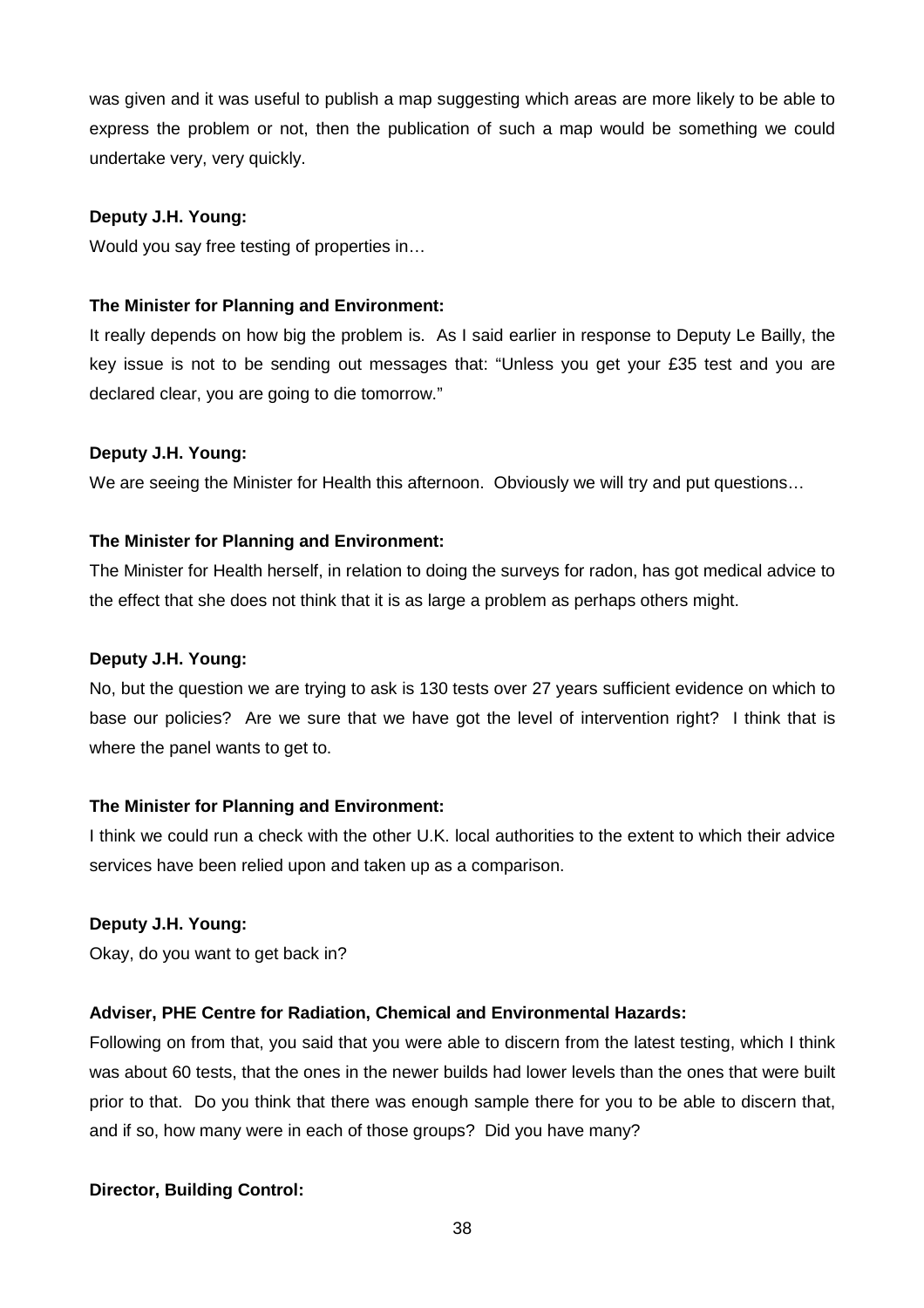I do not think I did say that.

# **Adviser, PHE Centre for Radiation, Chemical and Environmental Hazards:**

Sorry.

## **Director, Building Control:**

What I said was none of the properties tested were built to the bylaw standards that we currently have. Those bylaw standards came in 1997 and none of the properties tested were constructed since 1997.

# **Adviser, PHE Centre for Radiation, Chemical and Environmental Hazards:**

Right, sorry. I misunderstood you. I thought you said that you were able to discern that they were…

## **Deputy J.H. Young:**

But you also said that you did not go and see them.

## **Director, Building Control:**

No, I did not go and see them, but as I say, what I was looking at the results was to see if there were any properties tested that had radon measures built in, as required under the bylaws, and if I had seen those above the recommended level, that would have raised a concern to me, but there were not any.

## **Deputy J.H. Young:**

But how would you know? If you did not go and see them, how did you know?

## **Director, Building Control:**

Because the dates of the properties were given on the data.

## **Deputy J.H. Young:**

But can you be sure that nobody put one in? Can you…

# **Director, Building Control:**

To build in the radon measures in an existing building is very difficult to do - in fact, impossible to do - because a radon barrier needs to extend right through the plane of the building, right through the walls to the outside. If you have got an existing house, you cannot do that.

# **Deputy J.H. Young:**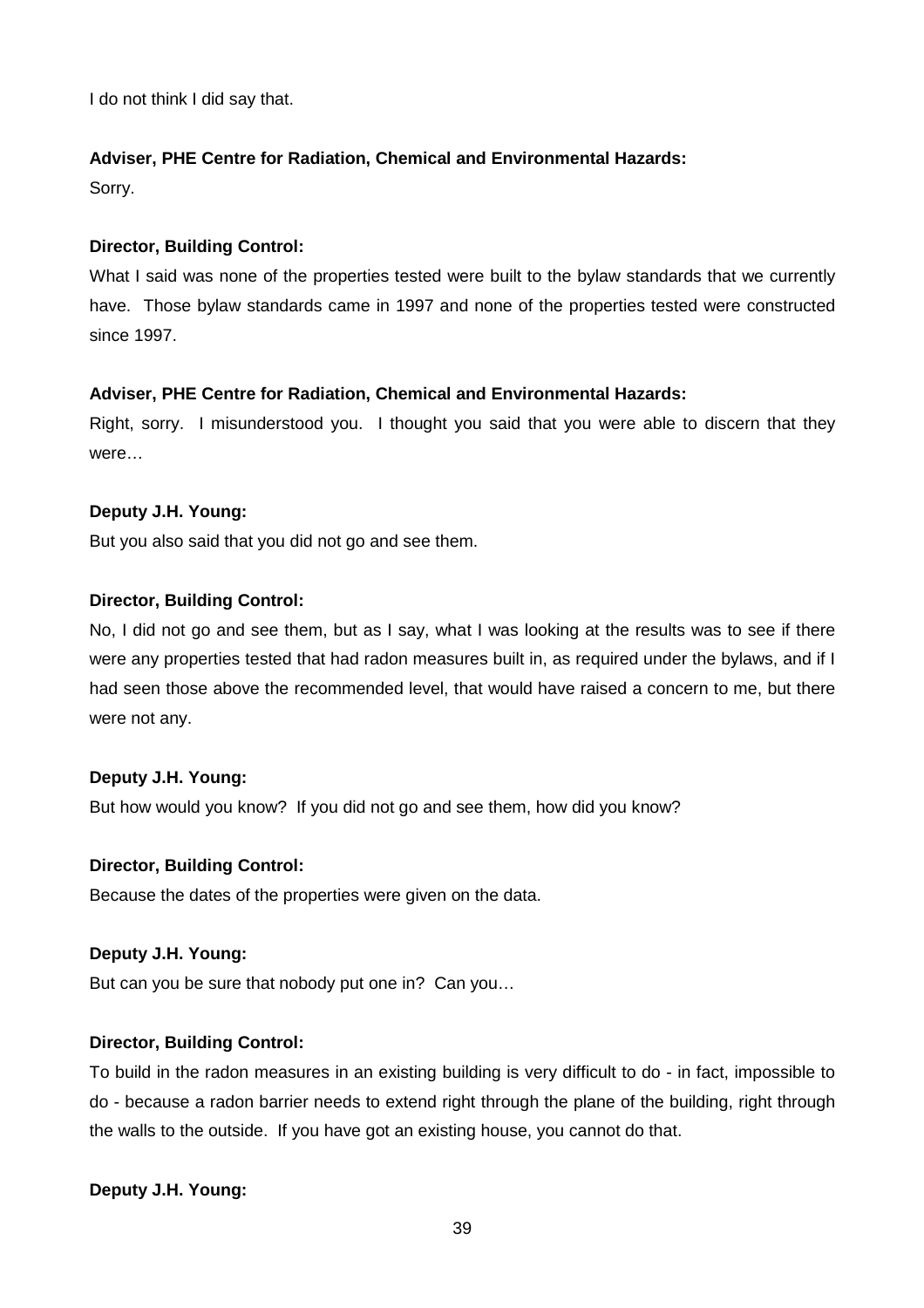That is interesting. So you have said just then it is impossible to do.

## **Director, Building Control:**

It is, yes.

## **Deputy J.H. Young:**

So what advice do you give to somebody who comes to you and says: "I have got an old house. I think I might have got a problem. I have done my test. What do I do"?

## **Director, Building Control:**

What we would advise is that they try to deal with any obvious gaps in the ground floor, go to the floors, seal the gaps and things, but the main thing is to put in a depressurisation sump and fit a fan to try and extract the radon at source. That is the best you can do. That is not as good as what the bylaws ask for, but that is about the best you can do.

## **Deputy J.H. Young:**

Oh, I see. I misunderstood you. So you can do something?

## **Director, Building Control:**

Yes, but it would not be as good as the bylaw measures.

## **Deputy J.H. Young:**

Okay. Thank you for clearing that up. Sorry to interrupt you.

# **Adviser, PHE Centre for Radiation, Chemical and Environmental Hazards:**

No, that is okay. Does that mean that we have no test results for buildings built under the bylaws and do you think it would be appropriate to test some to get a feeling for whether or not they are effective? I know you inspect and obviously the levels should be lower if they are fitted with care, and I think you said that that was the case.

## **Director, Building Control:**

Yes, I would totally agree. I am a big advocate of testing, because that is the only way you are going to know what we all think has been done has been done, and we do tests in a number of other areas. The difficulty with testing radon is that it needs to be done after occupation, which is after our involvement. We do not have continuing control, so to go to somebody after they have moved into their new house that we have signed off and say: "You are going to need to some testing. We need to do some testing and it is going to last for 3 months" they will probably tell us to get lost.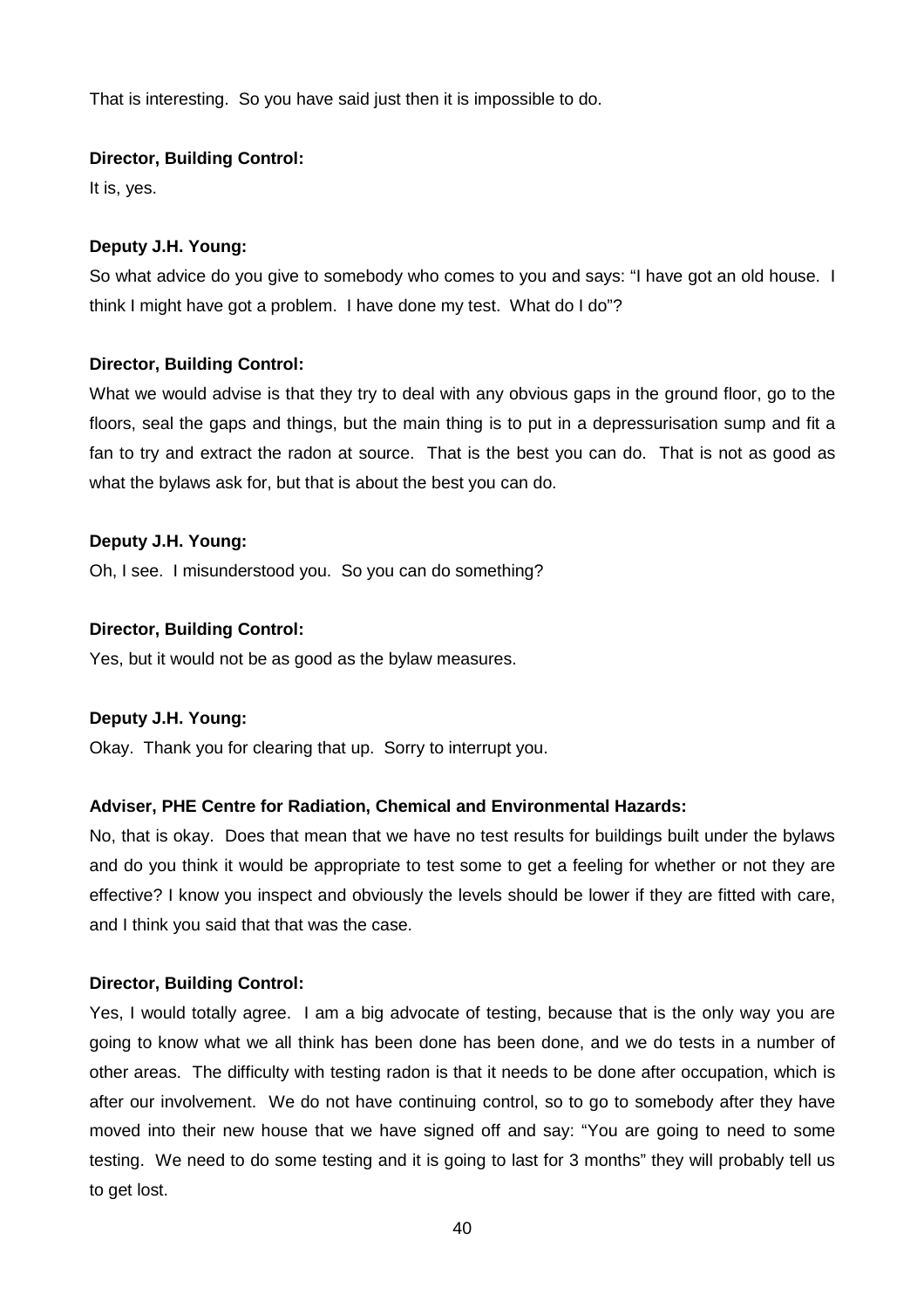## **Adviser, PHE Centre for Radiation, Chemical and Environmental Hazards:**

This was sort of what I was alluding to when I asked the question about whether you advise testing at the completion stage.

## **Deputy J.H. Young:**

But could it not be incorporated in the sign-off process, where part of the signing off is: "You will do a radon test in the next 3 months and we will have the result"?

## **Director, Building Control:**

I do not think our legislation extends that far and we do not have that...

## **Adviser, PHE Centre for Radiation, Chemical and Environmental Hazards:**

But you could at least put the advice forward.

## **Director, Building Control:**

Yes, we could put in an advice note. Yes, we could say to somebody: "It is a good idea."

## **Deputy J.H. Young:**

If there was testing done after completion, from what you have said, you would like to see the results.

## **Director, Building Control:**

It would be very useful for us to have those results, but people may not want to share them. We cannot compel them to do that.

## **The Deputy of St. Martin:**

In hindsight, when these 63 tests were done in 2012, it would have been a good idea to have thrown in a few buildings that were post-bylaws.

## **Director, Building Control:**

I would agree with that, yes.

## **Deputy J.H. Young:**

Minister, would you go along with that it would be useful to have some tests done to check whether or not bylaw compliance is working?

## **The Minister for Planning and Environment:**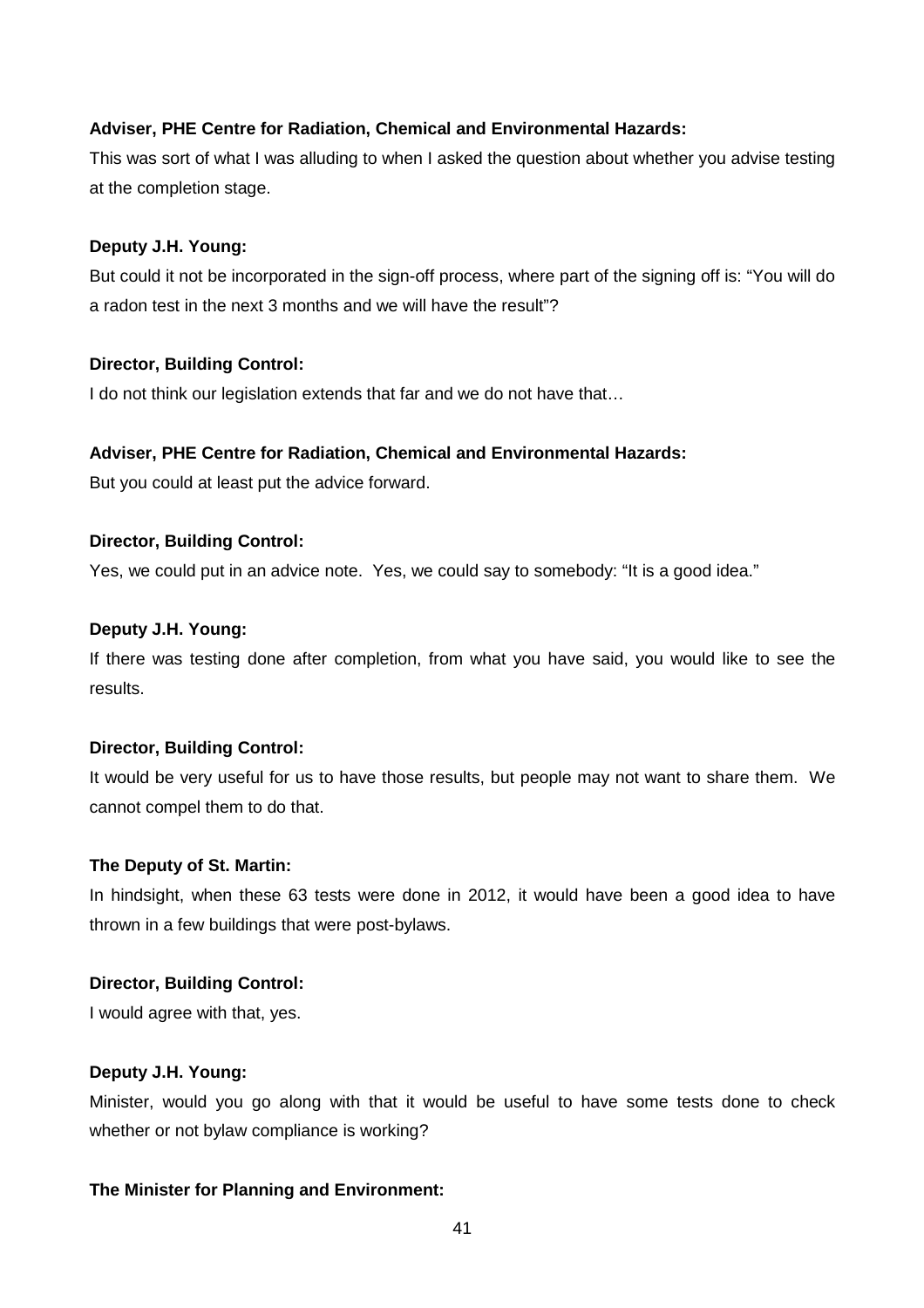Up to a point. If the bylaws that are being applied are bylaws that are being changed in accordance to bylaw changes from other jurisdictions who have already done the testing, then there is not a lot to be gained in terms of determining whether or not in our take-up of those bylaws they are worthwhile.

## **Deputy J.H. Young:**

Okay, thank you.

# **Adviser, PHE Centre for Radiation, Chemical and Environmental Hazards:**

One thing that is very good is that you have got the full protection, which means that if the building does test high, you can connect the fan…

# **Director, Building Control:**

We have got an easy solution.

# **Adviser, PHE Centre for Radiation, Chemical and Environmental Hazards:**

... an easy way to fix.

# **Deputy J.H. Young:**

That works, Mo. Do you know how many properties that do have the retrofitting and those fans on to sumps that were put there?

# **Director, Building Control:**

I am not aware of any. That does not mean it does not happen, but I am not aware of it.

# **Deputy J.H. Young:** Would you be told?

**Director, Building Control:**

Probably not.

**Deputy J.H. Young:** So you would not know about it?

# **Director, Building Control:** No.

# **The Minister for Planning and Environment:**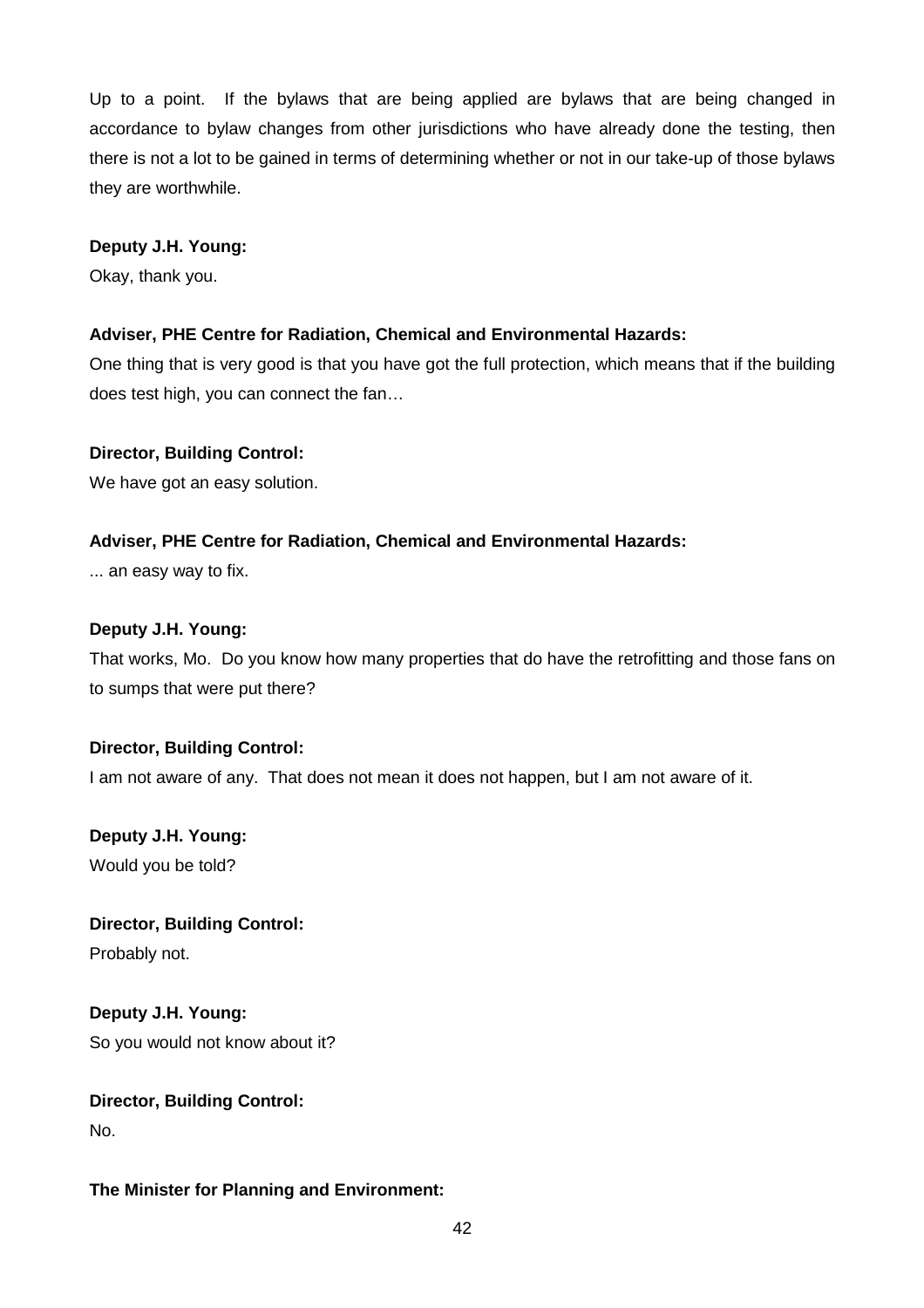I think there are strong parallels, as I mentioned earlier, with smoke detectors.

#### **Deputy J.H. Young:**

Okay, right. I think we are probably getting to the point where we have come to… can I just run through my colleagues and see if you have any follow-up questions? John?

#### **The Deputy of St. Martin:**

I am good.

#### **The Deputy of St. Mary:**

No, I am fine with that. I think most things have been covered. I am concerned that there is no monitoring. There should be an ongoing monitoring process, which should be even before you start a build. There is no point in having a bylaw for sumps if you do not require it.

#### **Deputy J.H. Young:**

Any comments on that?

#### **Director, Building Control:**

The view we take on that is you cannot be certain before you build whether you have got a problem. Putting in the sump, which is a relatively inexpensive operation, is a good precautionary method. It is much easier if you have a problem after to deal with that problem by having that sump in. I would certainly, if I was buying a house, prefer to have a sump than not have a sump. As I say, it is a relatively cheap thing to do.

## **Deputy J.H. Young:**

Phil, you want to…

## **The Connétable of St. John:**

Yes. Just there was one thing that you said, Minister, there was 3,000 boreholes registered or thereabouts on your register. Was the information collected a compulsory collection of that information or was it voluntary?

## **Director, Building Control:**

As I understand it, you are required to register your borehole under the law, and that is where those figures come from.

## **The Connétable of St. John:**

When did that law come into being?